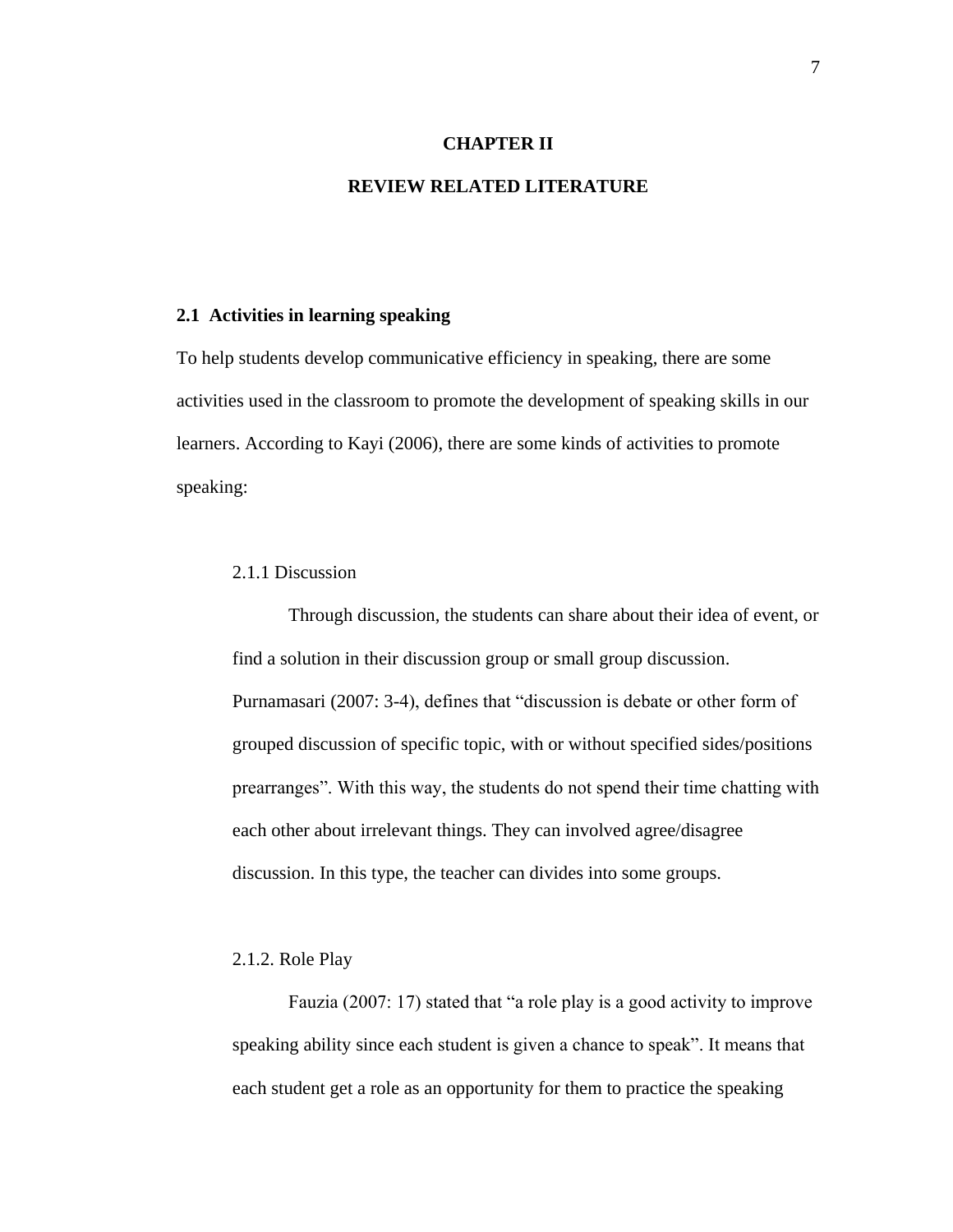ability. Kayi (2006) stated that "one other way of getting students to speak is role play. Students pretend they are in various social contexts and have a variety of social roles. In role activities, the teacher gives information to the learners such as who they think or feel. Thus, the teacher can tell the students that "You are David, you go to the doctor and tell him what happened last night, and…."

## 2.1.3. Information Gap

Based on Kayi (2006) this activity, students are supposed to be working in pairs. One student will have information that other partners will share their information. It has many purposes such as solving a problem or collecting information. They can share the information with his or her partner to complete a task. These activities are effective because everybody has the opportunity to talk extensively in the target language.

## 2.1.4. Brainstorming

On a given a topic, students can produce ideas in a limited time. Depending on the context, either individual or group brainstorming is effective and learners generate ideas quickly and freely. The good characteristic of brainstorming is that the students are not criticized for their ideas so students will be open to sharing their ideas or opinion.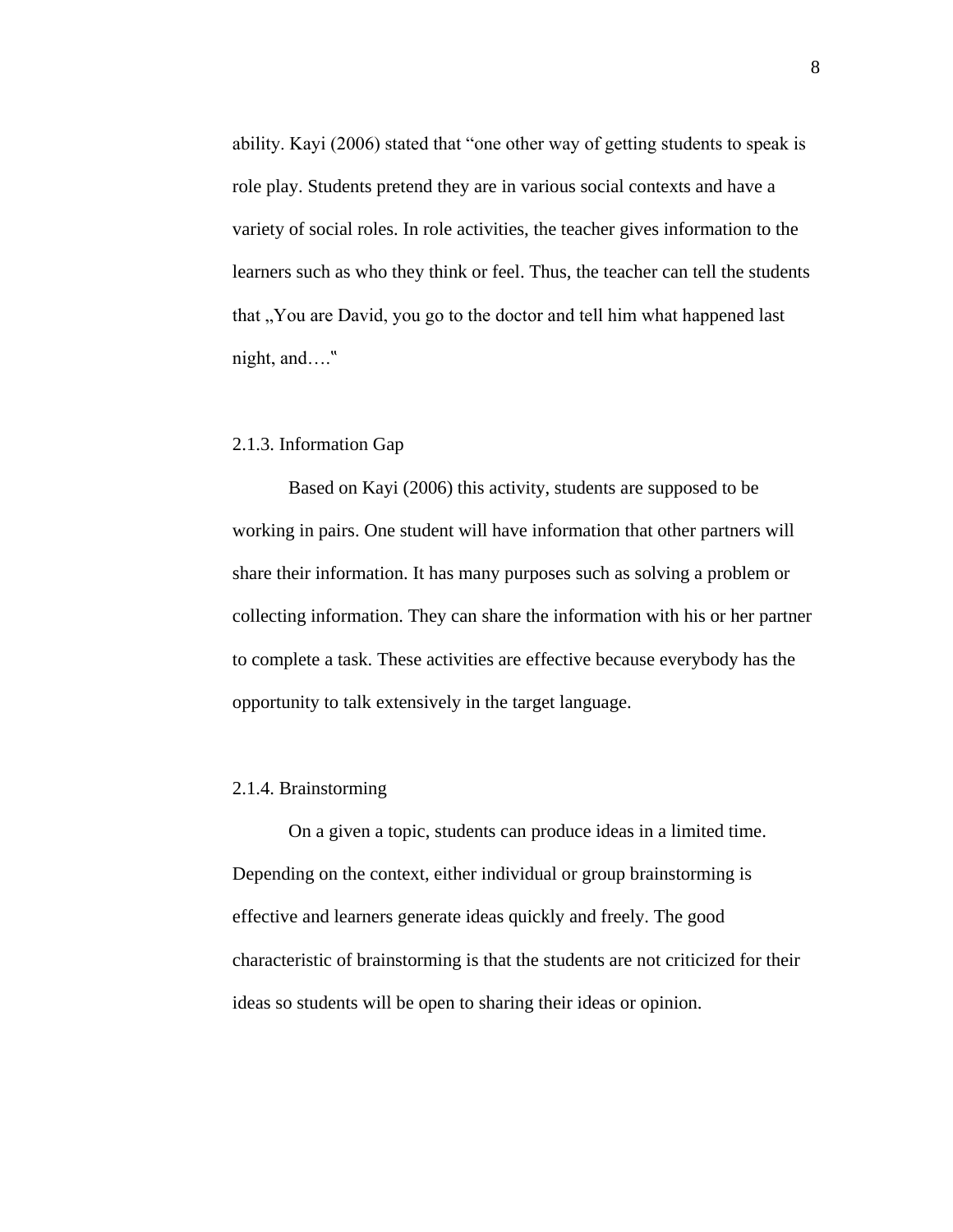# 2.1.5. Story Telling

Story telling is a good way to gain the students" speaking skills and to combine the instruction. It makes them fun; because there are a lot of story who told by the students. Based on Aisyah (2007: 13) "story telling is a good way to combine instruction and entertainment". It also can be an excellent tool for both teaching and assessing listening and talking process and skills. The students can summarize the story or they may create their story by them self. Story telling fosters creative thinking. It also helps students express ideas in the format of beginning, development, and ending including the characters and setting a story has to have.

# 2.1.6. Interviews

Kayi (2006) stated that "students can conduct interview on selected topics with various people. It is a good idea that the teacher provides a rubric to students so that they know what type of questions can ask or what path to follow, but students should prepare their own interview questions. Conducting interview with people gives students a chance to practice their speaking ability not only in class but also outside and helps them becoming socialized. After interviews, each student can present his or her study to the class. Moreover, students can interview each other and introduce his or her partner to the class". It means that, through interview the students able to speak.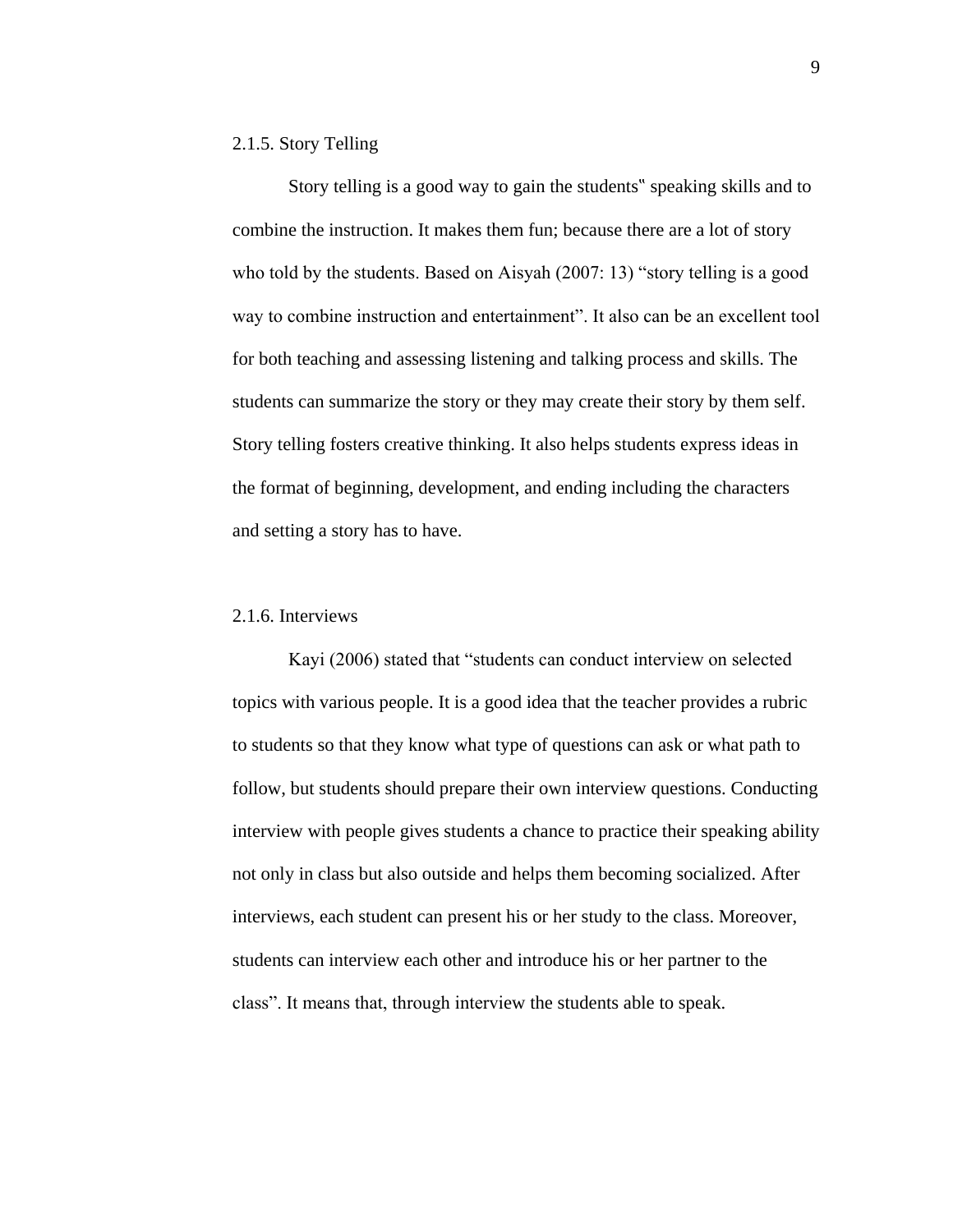#### 2.1.7. Story Completion

It is well-known as a chain story. In this activity, the teacher tells a story. After a few sentences he stops and let the students continue the story. Usually, every student is supposed to add one sentence to the story. The students are free to add new characters or even to the story. This activity trains the students to express their ideas in a short period of time. So, the students enjoy with this class.

# 2.1.8 Conversations

According to Murcia (Rahmad 2006: 26) One of the recent trends in oral skills pedagogy is the emphasis on having students analyze and evaluate the language that they or others produce. In other word, it is not adequate to have students produce lots of language; they must become more metalinguistically aware of many features of language in order to become competent speakers and interlocutors in English. One speaking activity which is particularly suited to this kind of analysis is conversation, the most fundamental form of oral communication. One way to approach this activity is to assign students to find a native speaker (or near-native speaker) they know and arrange to tape-record a 20-30 minutes interaction with this person. Of course, not all of the discourse that results from this encounter will be truly natural conversation the native may fall into the role of interviewer and ask all questions while the non-native merely responds; therefore the instructor may want to encourage the learner beforehand to come up with a few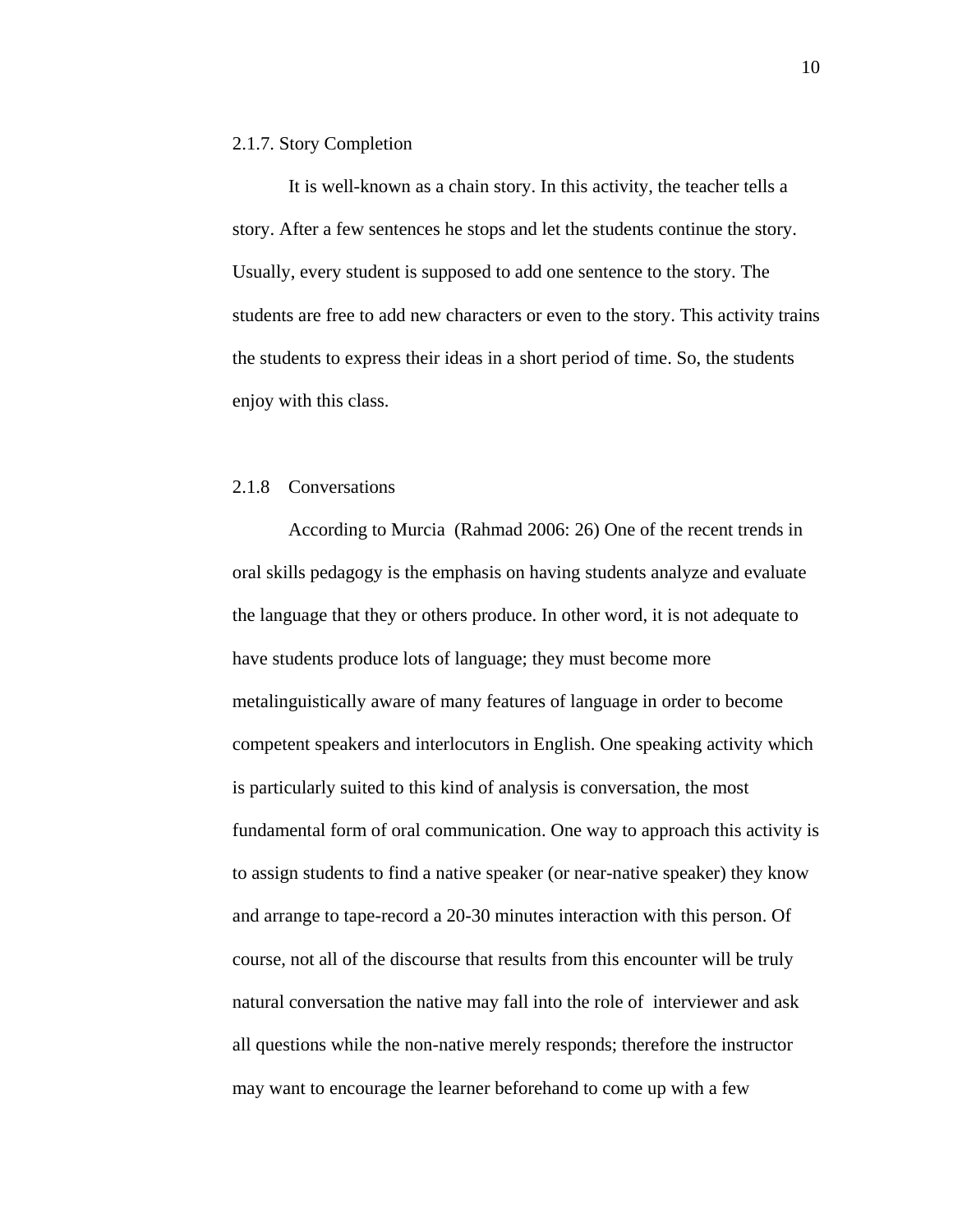questions to ask native speaker. In any case, the resulting interaction will provide a sample of spontaneous from (and for) the learner to analyze. In a variation of the conversation, learners are required to tape-record an interview with native speaker on a topic of their choices and then repot the result to the class.

## 2.1.9 Memorization

Memorization is one of the activities that has the important rule in the speaking activity because communication cannot occur without previous structure practice. According to Osbourne (Chung Liu 2006:33), point out some advantages of memorization in language teaching. First, memorization can give students a sense of success and accomplishment because it relatively tangible within students" control. Secondly, memorization can give some students" aesthetic pleasure. Thirdly, some students feel secure and familiar with memorization. Finally, in non-language fields, memorization is still recognized as a means of providing students with a body of material to serve as a foundation for understanding,

Ur (1996) indicates that for beginner or the less confident learners, the memorized dialogue is a good way to get learners to practice the target language utterances without hesitation and within a wide variety of context; and learning by heart increases the learners' vocabulary of ready-made combinations of words or "formulae".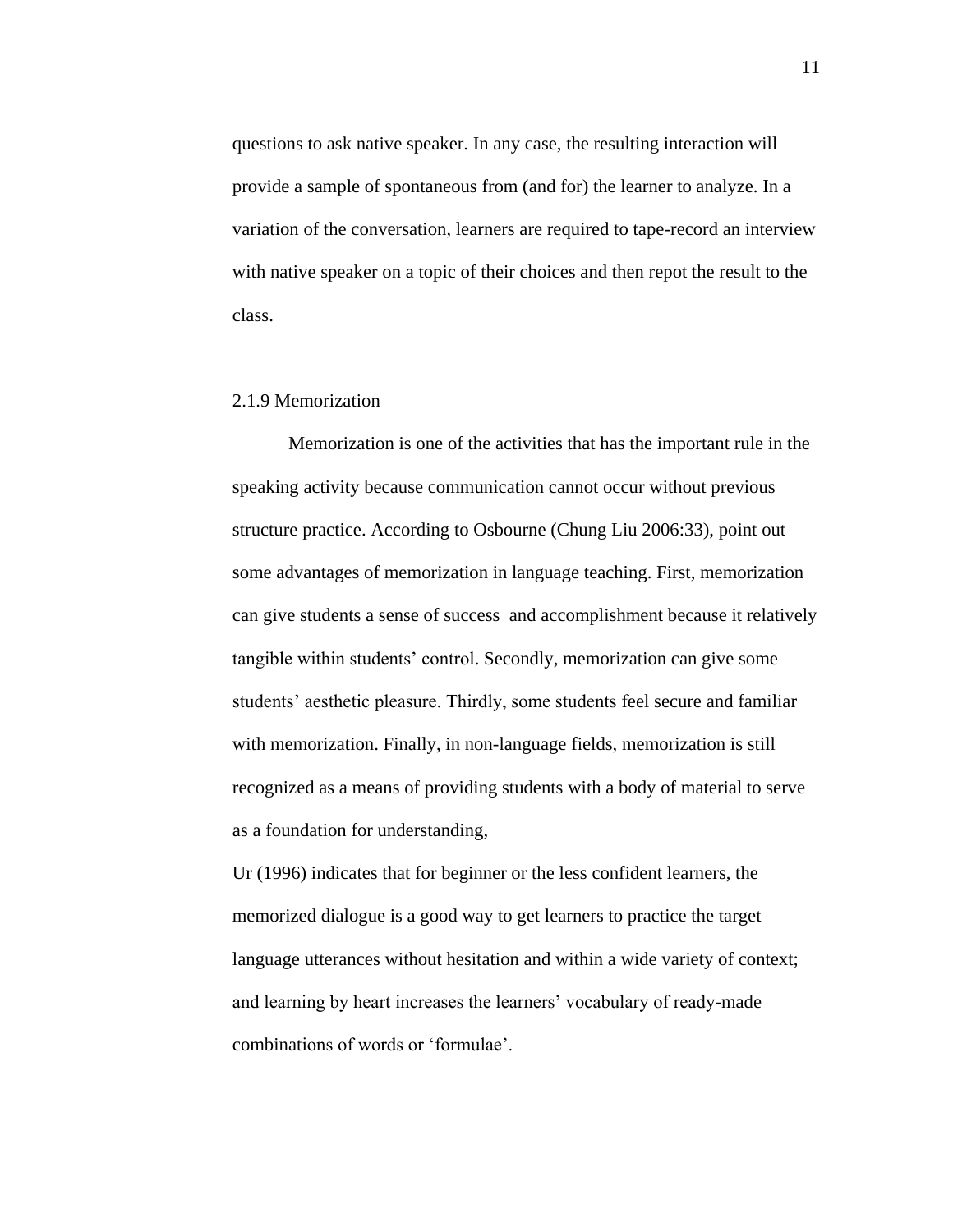#### **2.2 Different Conceptions of Curriculum**

The fact that the term *curriculum* does not have any single exact definition ultimately leads to emergence of various interpretations from different educators. "The curriculum field is by no means clear; as a discipline of study and as a field of practice, curriculum lacks clean boundaries..." (Olivia, 2001, p. 10).

While some educators define the concept of curriculum as subjects or subject matters, the others define it as experiences that a learner has under the guidance of the school. Ornstein and Hunkins (2004) provides five different definitions for the concept of curriculum which can be listed as follows; A curriculum can be defined as a plan for action or a written document that includes strategies for achieving desired goals or ends. A curriculum can be defined broadly- as dealing with experiences of the learner. Curriculum can be considered as a system for dealing with people and the processes or the organization of personnel and procedures for implementing that system. Curriculum can be viewed as a field of study. Finally, curriculum can be considered in terms of subject matter or content. Tanner and Tanner (1980) on the other hand; defines curriculum as "The cumulative tradition of organized knowledge, modes of thought, race experience, guided experience, planned learning environment, cognitive/affective content and progress, an instructional plan, instructional ends or outcomes, and a technological system of production" (p. 54). A different approach to defining curriculum was taken by Robert M. Gagne (1987), who wove together subject matter, the statement of ends, sequencing of content, and pre-assessment of entry skills required of students when they begin the study of content.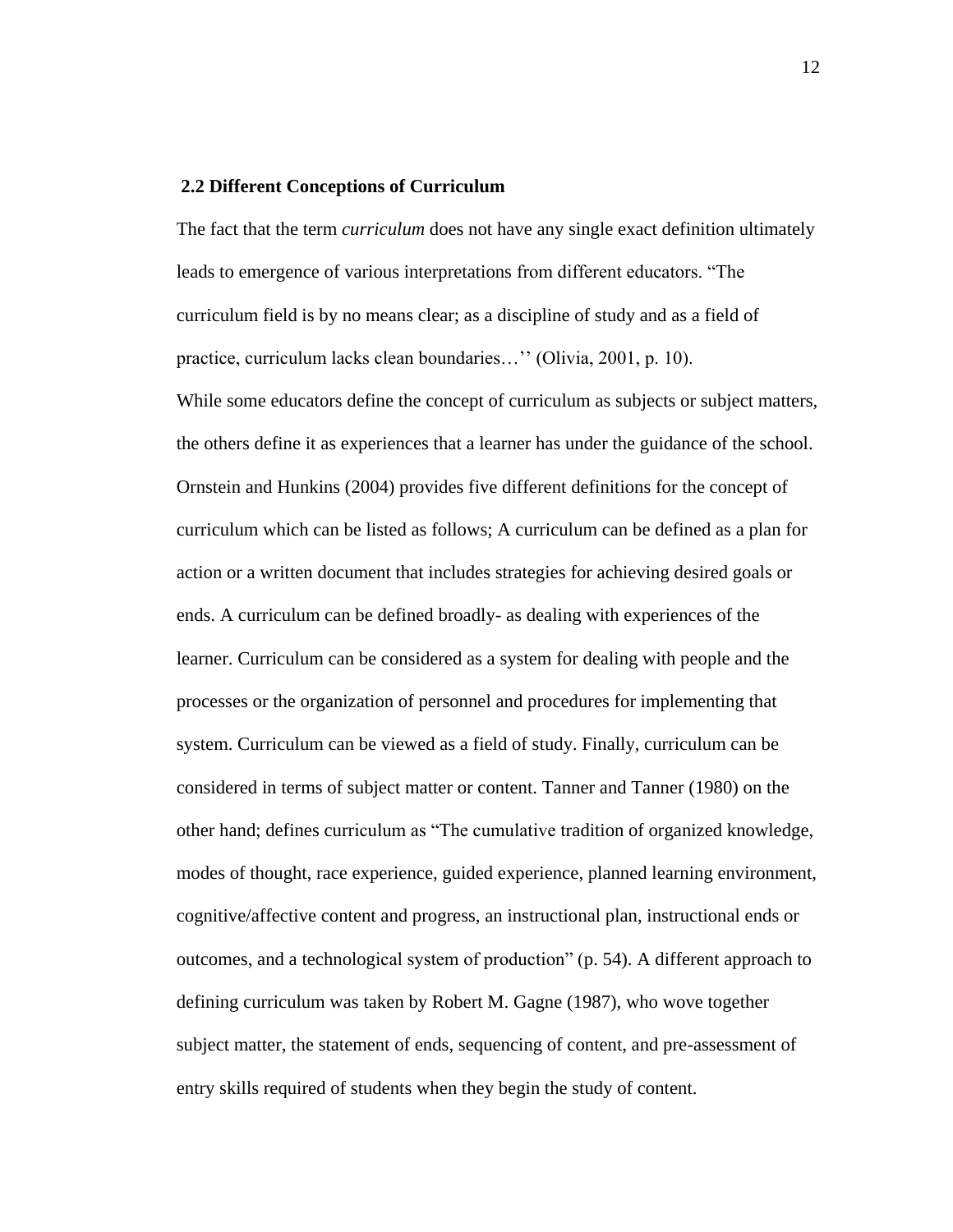There is also a group of educators who regard curriculum as a production system. To illustrate, Bobbitt (1923) defines curriculum as the series of things which children and youth must do and experience by way of developing ability to do the things well that make the affairs of adult life. Similarly, according to Popham (1972) curriculum revolves around "objectives that an educational system hopes its learners will achieve" (p. 96).

By the 1980s, the concept of curriculum expanded even more with changes in social emphasis. For example; Tanner and Tanner stated that "Curriculum is the learning experiences and intended outcomes formulated through systematic reconstruction of knowledge and experience, under the auspices of the school, for the learners' continuous willful growth in personal-social competence" (Tanner and Tanner, 1984, p. 102). Besides, Jon Wiles and Joseph Bondi not only described curriculum as plan for learning but also considered the curriculum as a goal or set of values, which are activated through a development process culminating in classroom experiences (Wiles and Bondi, 1985). Similarly, Hilda Taba (1962) put forward a similar definition of curriculum. She defined curriculum as a plan for learning and lists the elements:

> A curriculum usually contains a statement of aims and of specific objectives; it indicates some selection and organization of content; it either implies or manifests certain patterns of learning and teaching, whether because the objectives demand them or the content organization requires them. Finally it includes a program of evaluation of the outcomes (p. 47).

Geneva Gay (2000), writing on desegregating the curriculum, offered a broad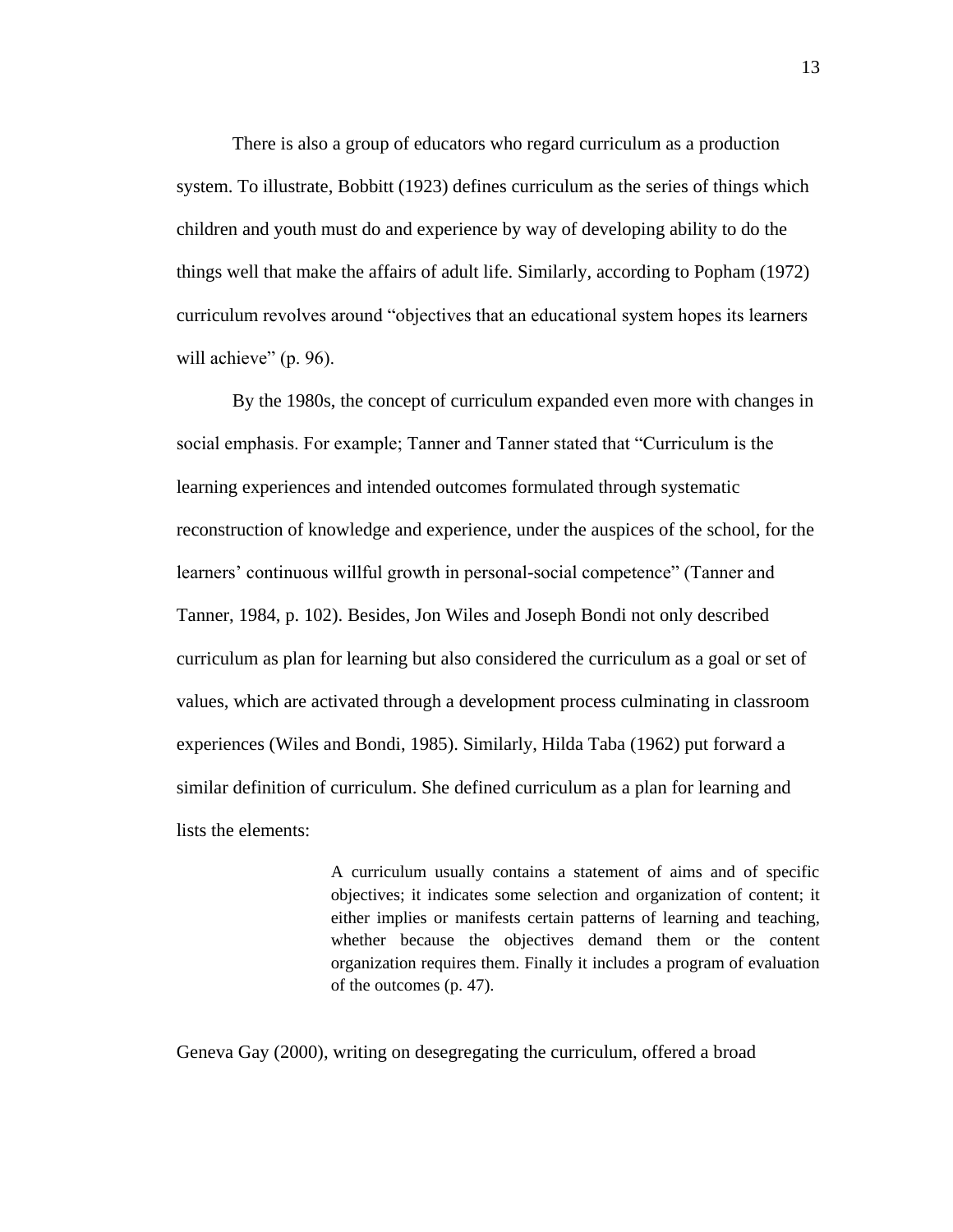interpretation of curriculum: If we are to achieve equally, we must broaden our conception to include the entire culture of the school- not just subject matter and content.

#### **2.3 Curriculum Evaluation**

It is a fact that evaluation may be conducted for a wide range of reasons in every part of our life. In terms of education, it can be stated that the main purpose of evaluation is to obtain information about student and teacher performance along with classroom interactions. In the same way, the aims might also include to identify strengths and weaknesses of particular activities in a program.

There is no widely agreed upon definitions of evaluation. While some educators relate evaluation with measurement, the others define it as the assessment of the extent to which specific objectives have been attained. Some view evaluation as primarily scientific inquiry, whereas others argue that it is essentially the act of collecting and providing information to enable decision-makers to function effectively (Worthen and Sanders, 1998). Though it can be said that evaluation can refer to small-scale activities which involves basically a teacher and his\her students, it can also refer to large-scale studies which involves many schools and teachers.

Despite this lack of consensus about the phenomenon, Talmage (1982) defines evaluation as the act of rendering judgments to determine value-worth and merit without questioning or diminishing the important roles evaluation plays in decision making. Moreover, "evaluations can differ on many dimensions, among them design (experimental, quasi-experimental, regression discontinuity) intent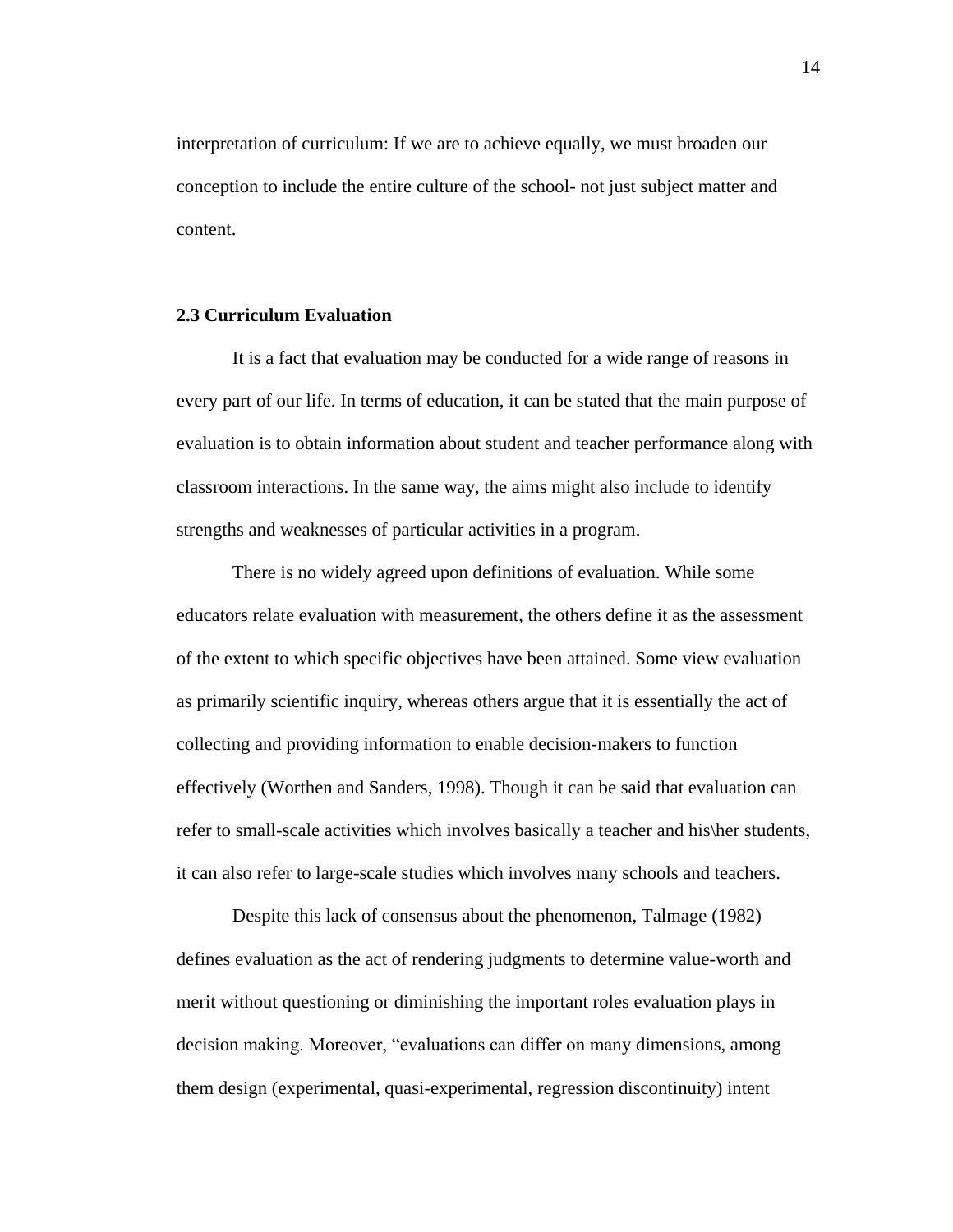(advocacy versus objective assessment), philosophical underpinnings (quantitative versus qualitative), and others" (Frechtling, 2007 p. 104). Cronbach (1991) makes a distinction among three types of decisions that requires evaluation:

1) Course improvement: deciding what instructional materials and methods are satisfactory and where change is needed.

2) Decisions about individuals: identifying the needs of the pupil for the sake of planning his instruction, judging pupil merit for purposes of selection and grouping, acquainting the pupil with his own progress and deficiencies. 3) Administrative regulation: judging how good the school system is, how good individual teachers are, etc.

Evaluation was conceptualized by Ralph Tyler (1991) as a process essential to curriculum development. The purpose of evaluation was stated as to determine the extent to which the curriculum had achieved its stated goals. Evaluation was the basis for the identification of strengths and weaknesses in the curriculum, followed by replanning, implementation and evaluation (Gredler, 1996). Similarly, Worthen and Sanders (1998) stated that evaluation is the formal determination of the quality, effectiveness or value of a program, product, project, process, objective or curriculum. In addition, there are several judgment methods that are used for evaluation during this determination process. These are mainly determining standards for judging quality and deciding whether those standards should be relative or absolute. Secondly, collecting relevant information and finally applying the standards to determine quality. Hence, in the light of these definitions related to evaluation, it can be concluded that Program Evaluation is therefore a systematic inquiry designed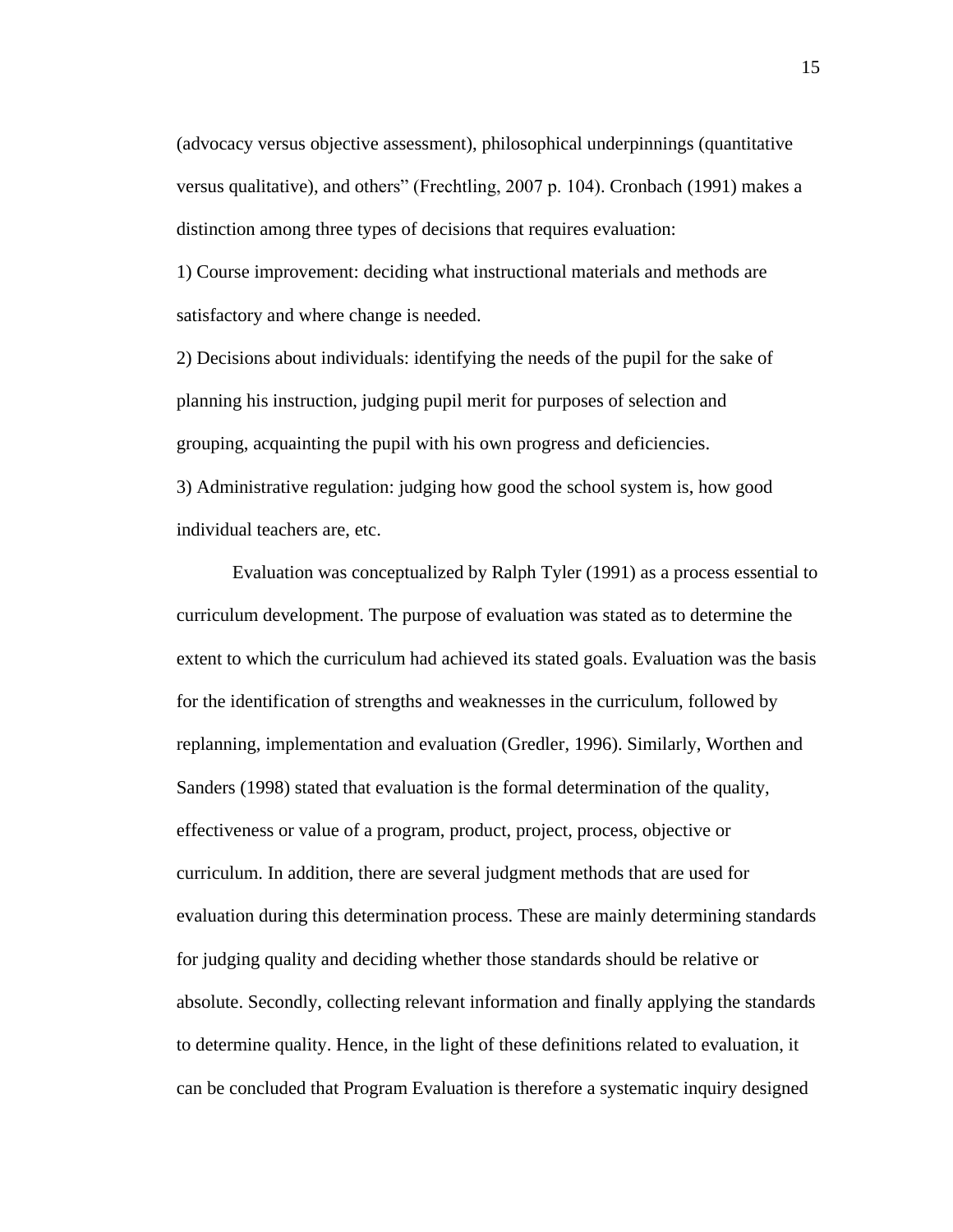to provide information to decision makers and/or groups interested in a particularprogram, policy or other intervention. This inquiry might be exemplified as "How does the program work?", "Does the program produce unintended side effects and so on?" (Cronbach, 1980, p. 87).

Program Evaluation generally involves assessment of one or more of five program domains. a) the need for the program b) the design of the program c) the program implementation and service delivery d)the program impact or outcomes and e) program efficiency (cost effectiveness). Similarly, the nature of program evaluation is described as

 $\Box$  Program evaluation is not determination of goal attainment

 $\Box$  Program evaluation is not applied social science

 $\Box$  Program evaluation is neither a dominant nor autonomous field of evaluation (Payne, 1994, p. 15).

Mackay (1994) states that in the field of foreign language teaching, the term "program evaluation' is used to a wide variety of activities, ranging from academic, theory driven research to informal enquiries carried out by a single classroom. Thus, evaluation may focus on many different aspects of a language program such as curriculum design, classroom processes, the teachers and students.

## **2.3.1 The Need for Curriculum Evaluation**

Evaluation is a central component of the educational process. Thus, it is certainly a critical and challenging mission. Kelly (1999) defines curriculum evaluation as the process by which we attempt to gauge the value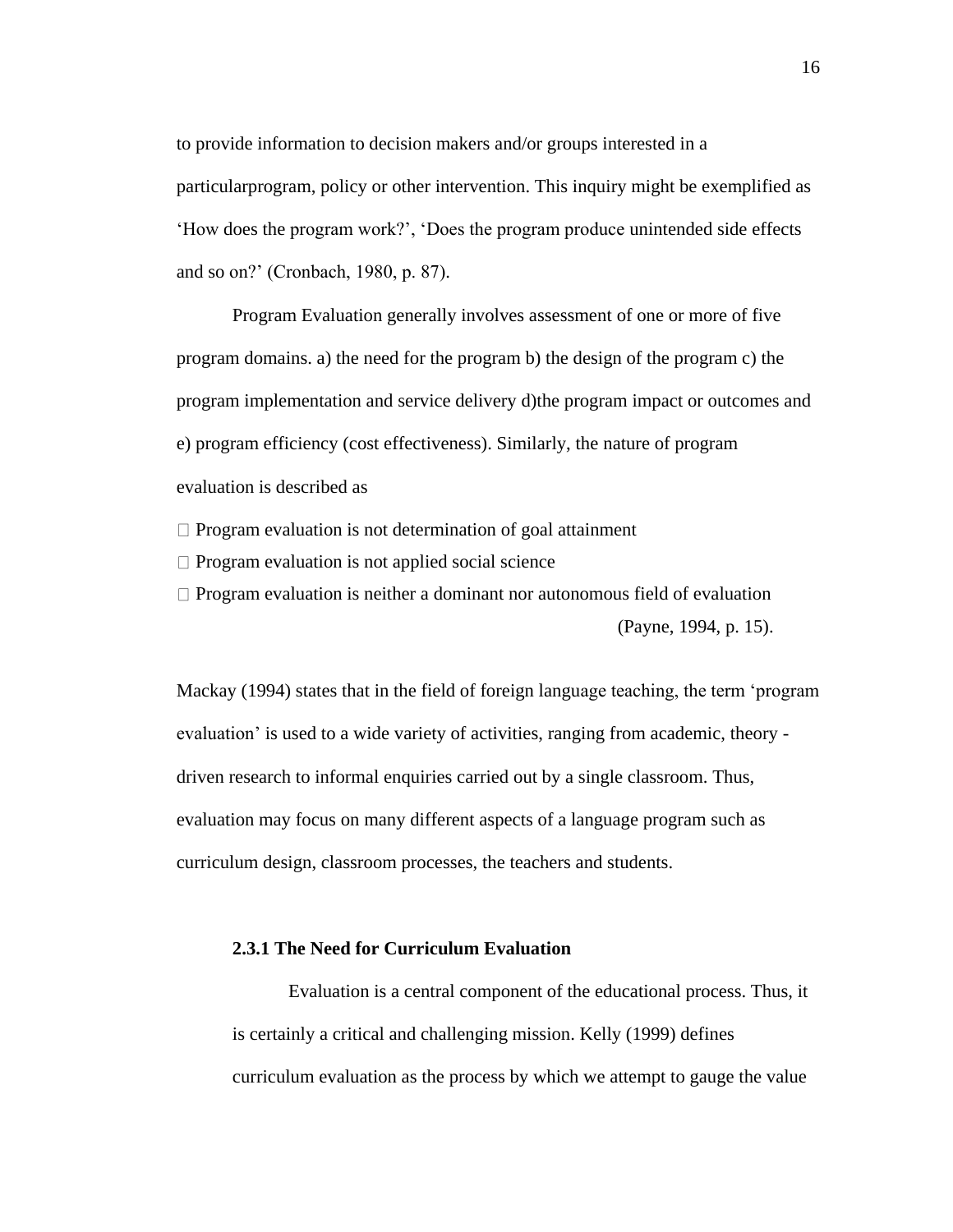and effectiveness of any particular piece of educational activity. The two common goals of program evaluation, as stated by Lynch (1996) are evaluating a program"s effectiveness in absolute terms and/or assessing its quality against that of comparable programs. Program evaluation not only provides useful information to insiders on how the current work can be improved but als offers accountability to outside stakeholders. It aims to discover whether the curriculum designed, developed and implemented is producing or can produce the desired results. The strengths and the weaknesses of the curriculum before implementation and the effectiveness of its implementation can be highlighted by the help of evaluation (Ornstein and Hunkins, 1998). Thus, a systemati and continuous evaluation of a program is significant for its improvement, which ultimately leads to the need for curriculum evaluation.

# **2.3.2 Summative Evaluation and Formative Evaluation**

A different way of analyzing curriculum evaluation is in terms of the timing of the evaluation, the ways in which it is made, the instruments used and the purpose for which the results are used. Scriven (1991) introduced into the literature of evaluation the concept of *Formative* and *Summative Evaluation*. Formative evaluation requires collecting and sharing information for program improvement. While a program is being installed, the formative evaluator works to provide the program planners and staff with information to help adjust it to the setting and improve it (Morris and Fitz-Gibbon, 1978).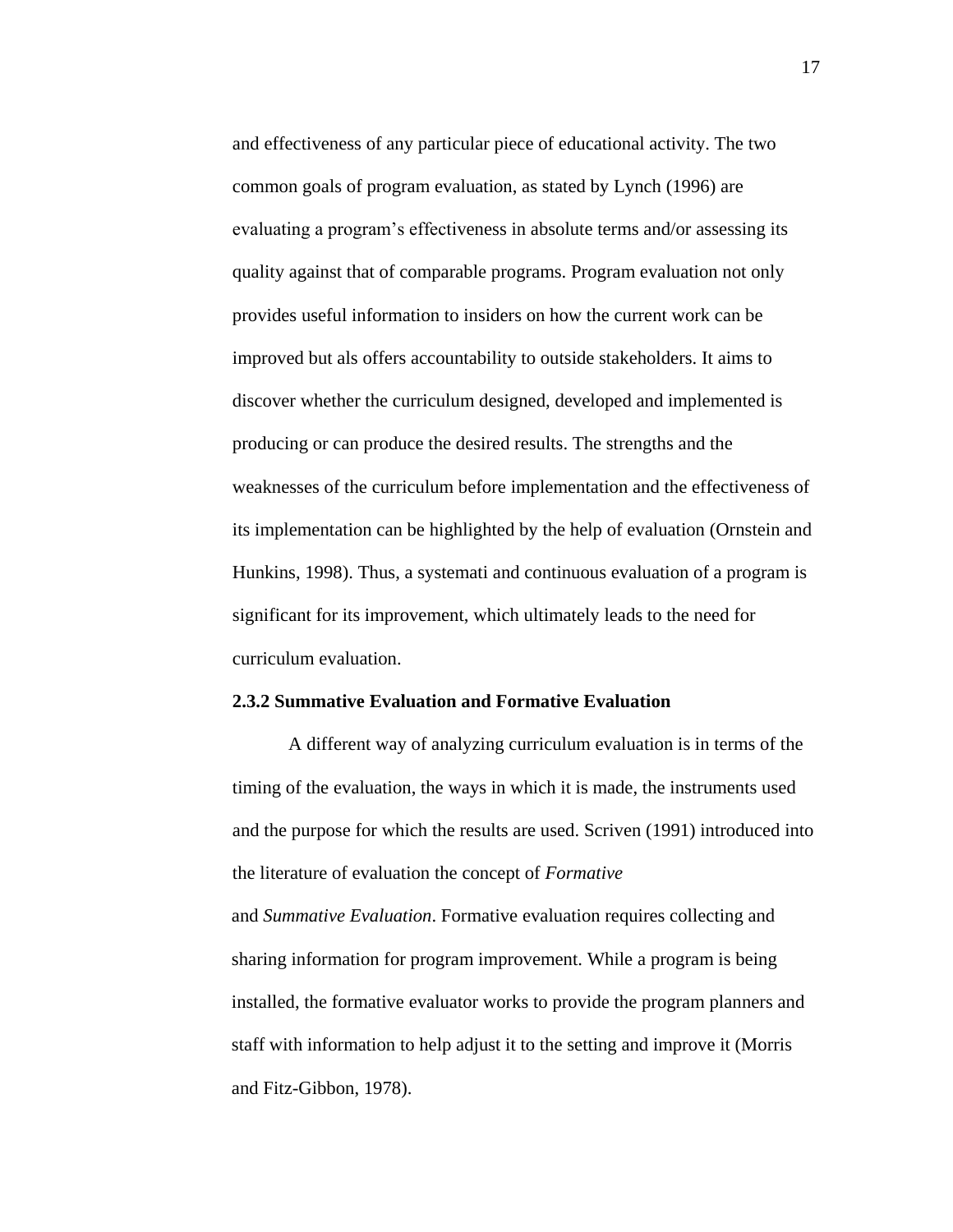Formative evaluation is typically conducted during the development or improvement of a program or product or person and so on and it is conducted often more than once (Scriven, 1991). The purpose of formative evaluation is to validate or ensure that the goals of the instruction are being achieved and to improve the instruction if necessary

by means of identification and subsequent remediation of problematic aspects (Weston, Mc Alpine and Bordonaro, 1995). Therefore, it is apparent that formative evaluation provides data to enable on-the-spot changes to be made where necessary. Students' learning activities can be refocused and redirected and the range and depth of instructional activities of a curriculum can be revised in "mid-stream" (Tunstall and Gipps, 1996). Hence, it applies to both course improvement and students" growth, although some writers tend to concentrate only upon the former (Pryor and

Torrance, 1996). In brief, formative evaluation is conducted during the operation of a program to provide program directors evaluate information useful in improving the program. For example, during the development of a curriculum package, formative evaluation would involve content inspection by experts, pilot tests with small numbers of children and so forth. Each step would result in immediate feedback to the developers who would then use the information to make necessary revisions.

Summative evaluation, on the other hand, is conducted at the end of a program to provide potential consumers with judgments about that program"s worth or merit. For example, after the curriculum package is completely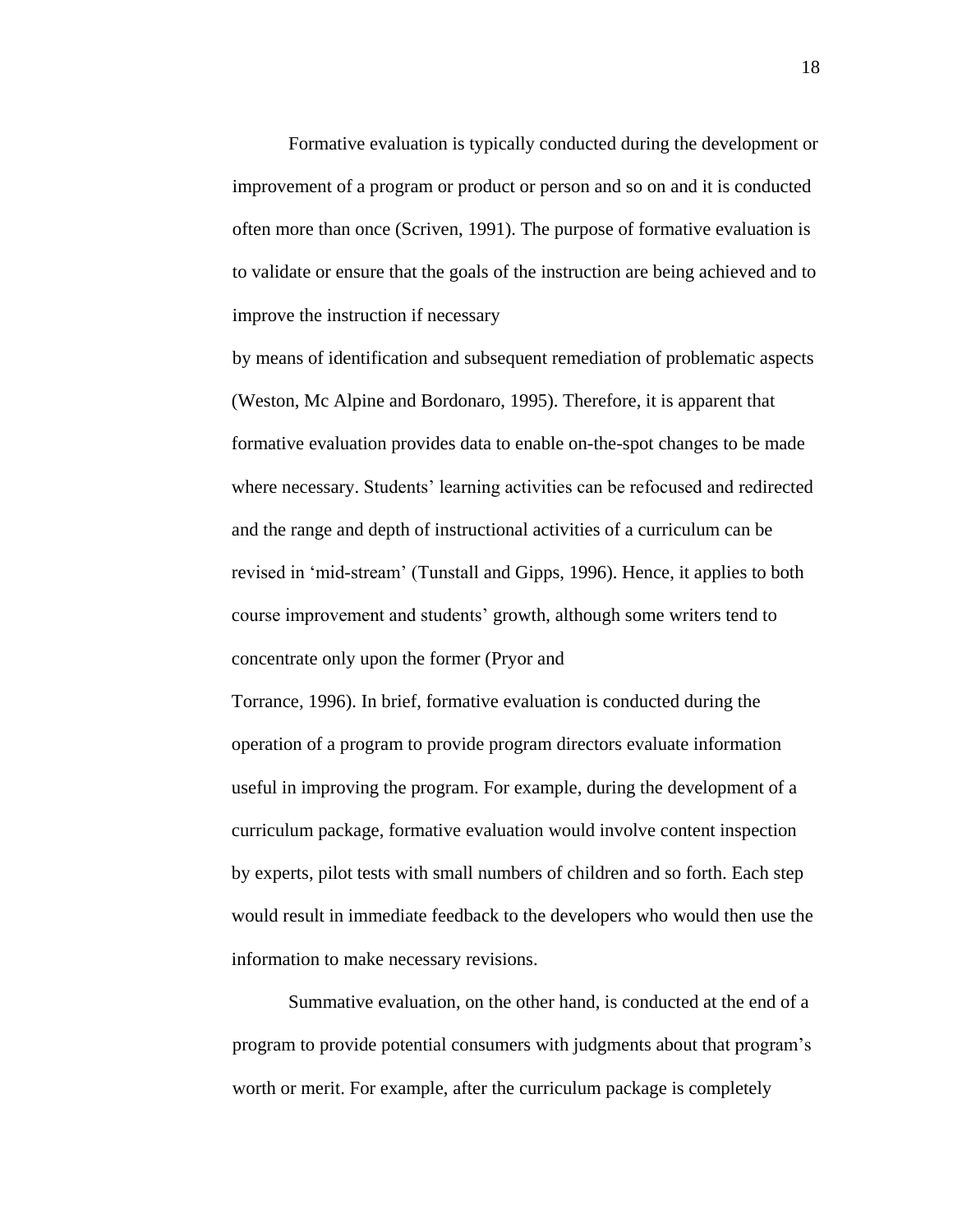developed, a summative evaluation might be conducted to determine how effective the package is with a national sample of typical schools, teachers and students at the level for which it was developed (Worthen and Sanders, 1998). The summative evaluator's function is not

to work with the staff and suggest improvements while the program is running but rather to collect data and write a summary report showing what the program looks like and what has been achieved. Summative Evaluation is the final goal of an educational activity. Thus, summative evaluation provides the data from which decisions can be made. It provides information on the product"s efficacy. For example, finding out whether the learners have learnt what they were supposed to learn after using the instructional module. Summative evaluation generally uses

numeric scores or letter grades to assess learner achievement. While formative evaluation leads to decisions about program development including modification, revision and the like, summative evaluation leads to decisions concerning program continuation, termination, expansion, adoption and so on.

Audiences and uses for these two evaluation roles are also very different. In formative evaluation the audience is program personnel or those responsible for developing the curriculum. On the other hand, summative evaluation audiences include potential consumers such as students, teachers and other professionals, funding sources and supervisors. However, it is a fact that both formative and summative evaluation are essential because decisions are needed both during the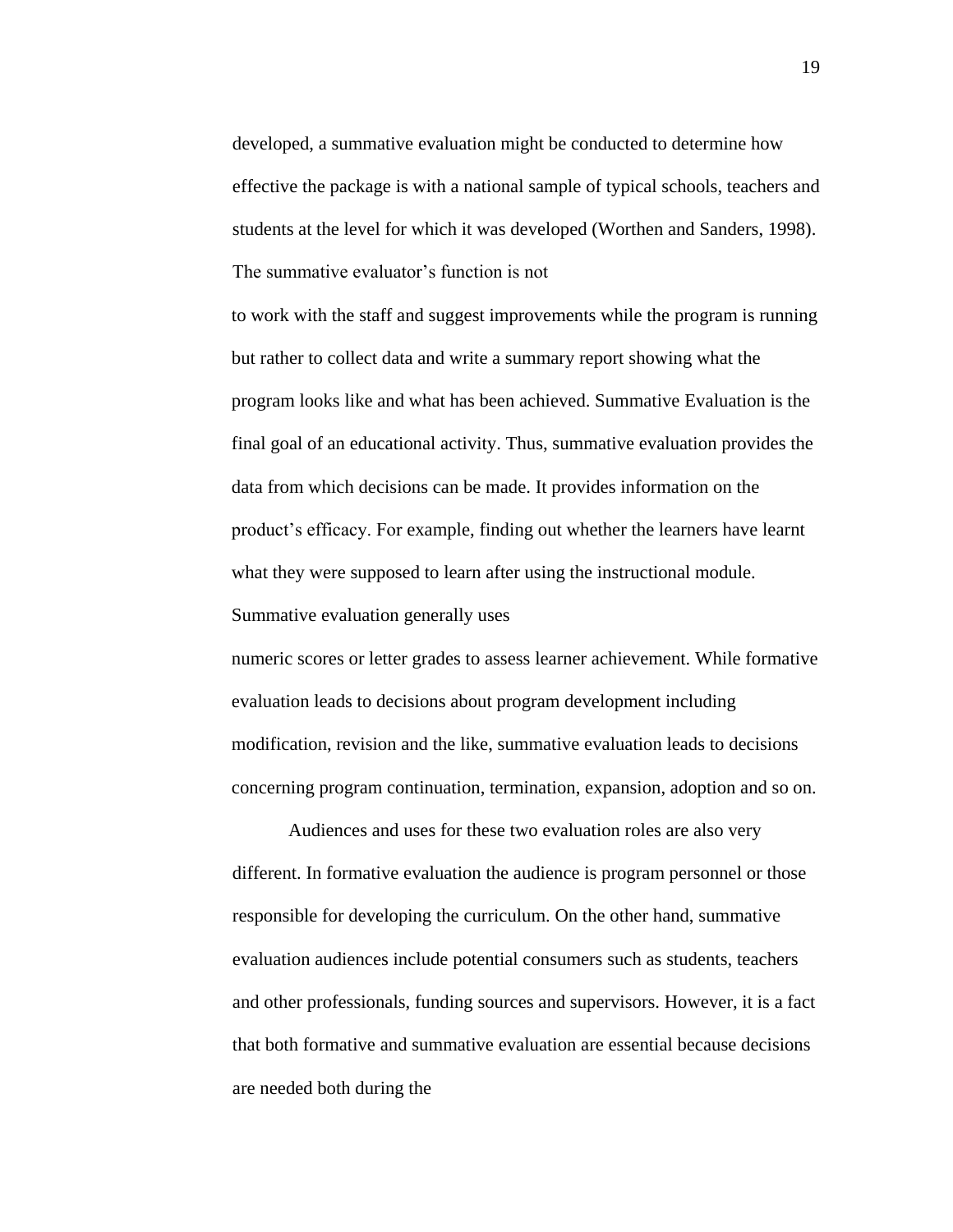developmental stages of a program to improve and strengthen it and again when it has stabilized to judge its final worth or determine its future.

## **2.4 Evaluation Models**

Evaluation has a long history, which ultimately lead to the use of various evaluation models by curriculum specialists. Evaluation models differ greatly with regard to curriculum evaluation approaches. The underlying reasons behind this variety of classifications are generally related to evaluators' diverse philosophical ideologies, cognitive styles, methodological preferences, values and practical perspectives. Due to this diversity in curriculum evaluation, it is not possible to come up with only one single model. As Erden (1995) states, researchers can choose the most appropriate model in terms of their purposes and conditions during their curriculum evaluation models or they can develop a new one making use of the existing ones. Fitzpatrick, Sanders and Worthen (1998) classify the evaluation approaches under the categories of objectives oriented evaluation approach, management oriented evaluation approach, consumer oriented evaluation approach, expertise oriented evaluation approach, adversary oriented evaluation approach and participant oriented evaluation approach.

# *Objectives-Oriented Evaluation Approaches:*

The distinguishing feature of an objectives-oriented evaluation approach is that the purposes of some activity are specified and then evaluation focuses on the extent to which those purposes are achieved.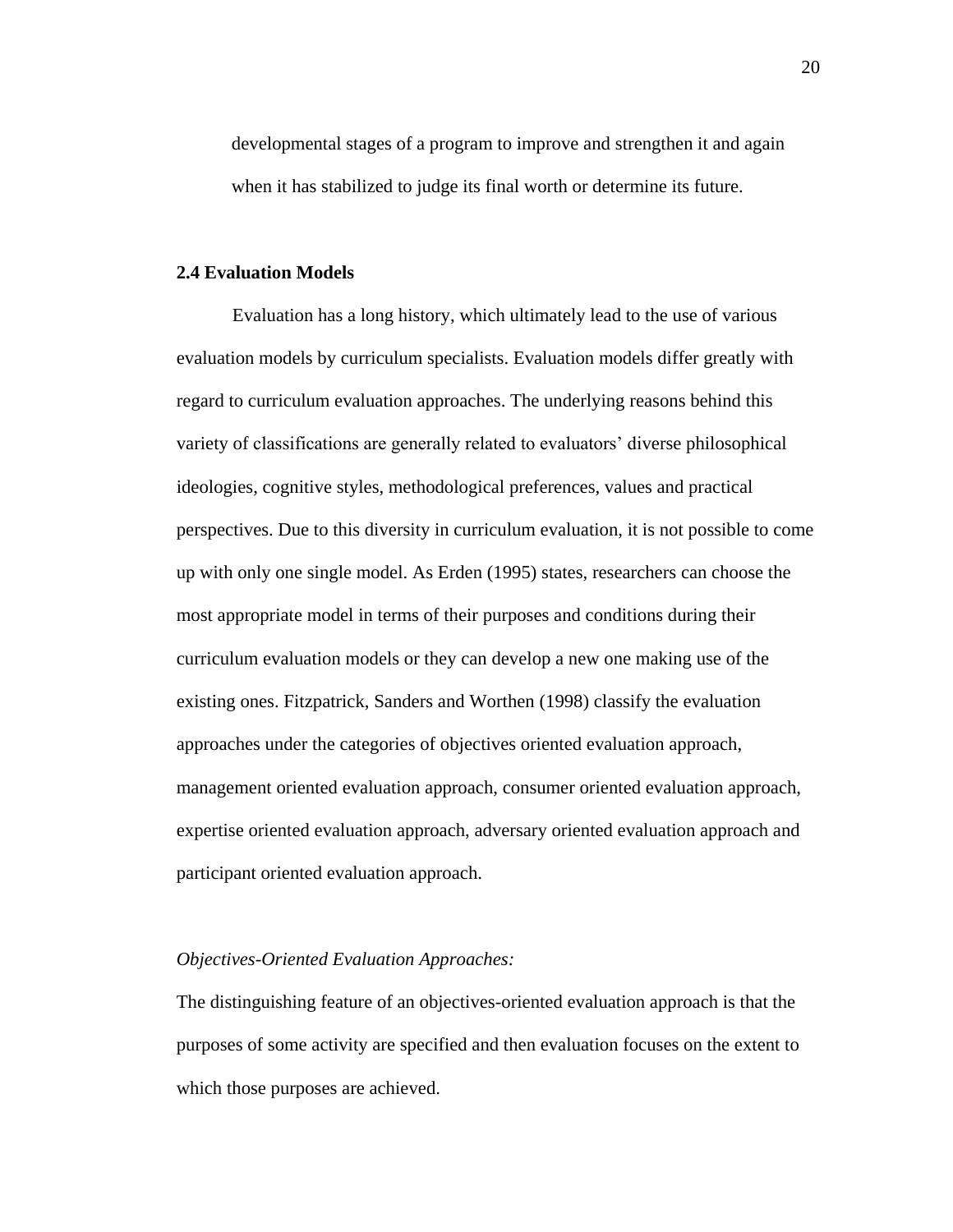#### *Management- Oriented Evaluation Approaches:*

Its rationale is that evaluative information is an essential part of good decision making and that the evaluator can be most effective by serving administrators, policy makers, boards, practitioners, and others who need good evaluative information.

# *Consumer-Oriented Evaluation Approaches:*

Independent agencies or individuals who take responsibility to gather information on educational or other human services products, or assist others in doing so, support the consumer-oriented evaluation approach. These products generally include: curriculum packages, workshops, instructional media, in-service training opportunities, staff evaluation forms or procedures, new technology, software and equipment, educational materials and supplies, and even services to agencies.

### *Expertise-Oriented Evaluation Approaches:*

Expertise-Oriented Evaluation Approach depends primarily upon professional expertise to judge an institution, program, product or activity.

### *Adversary-Oriented Evaluation Approaches:*

Adversary-Oriented Evaluation Approach in its broad sense refers to all evaluations in which there is a planned opposition in the points of view of different evaluators or evaluation teams.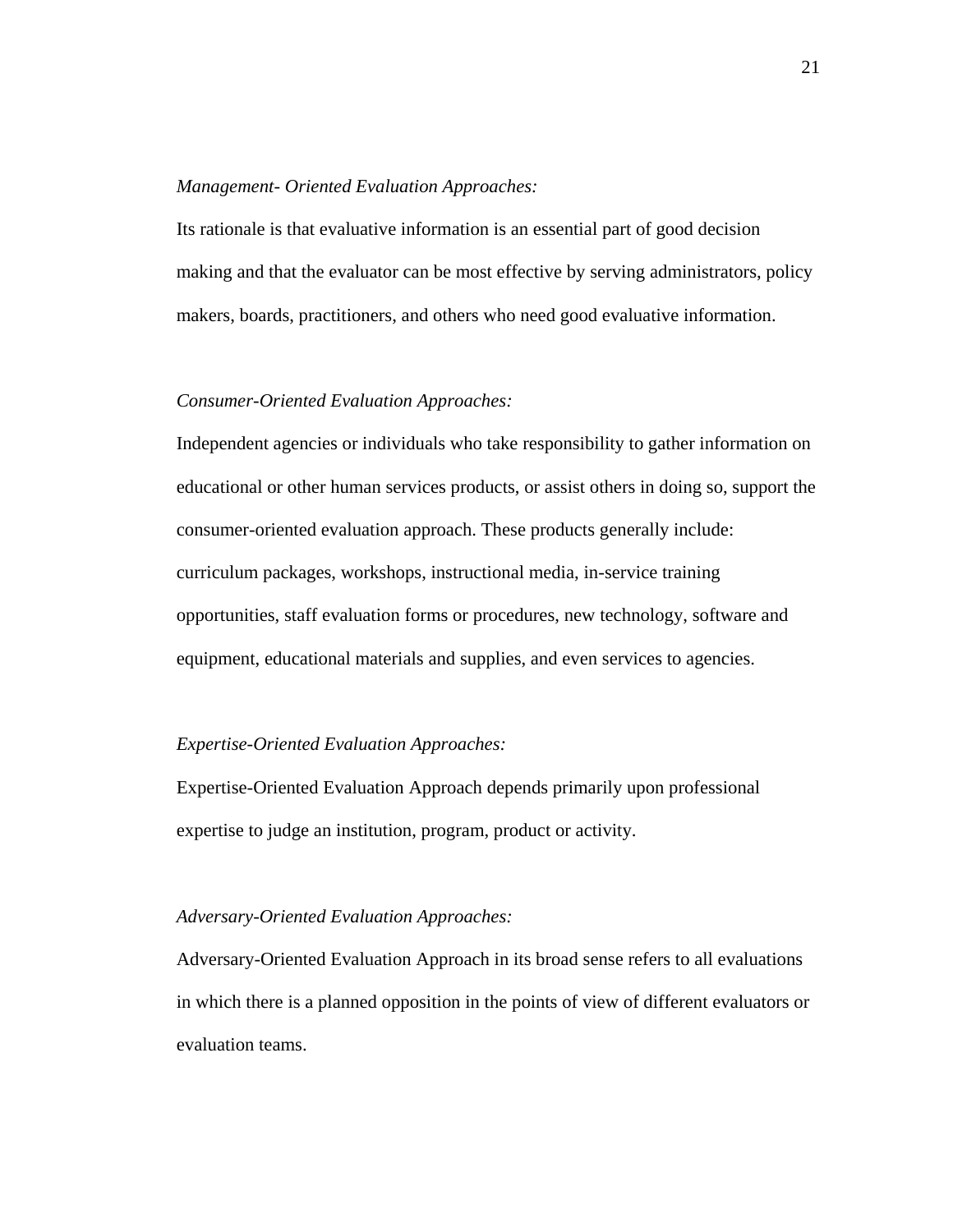#### *Participant-Oriented Evaluation Approaches:*

Participant-Oriented Evaluation Approach aims at observing and identifying all of the concerns, issues and consequences integral to human services enterprise. Worthern, Sanders and Fitzpatrick (1998) highlighted the aspect of each approach under eight headings such as proponents, purpose of evaluation, distinguishing characteristics, past uses, contributions to the conceptualization of an evaluation, criteria for judging evaluations, benefits and limitations.

# **2.4.1 Stufflebeam's Context, Input, Process, Product Model**

Stufflebeam is an "influential proponent of a decision-oriented evaluation approach" designed to help administrators make good decisions (Worthern, Sanders and Fitzpatrick 1998, p. 98). His approach to evaluation is recognized as the CIPP model. The first letters of each type of evaluation-context, input, process and product-have been used to form the acronym CIPP, by which Stufflebeam"s evaluation model is best known.

This comprehensive model considers evaluation to be a continuing process (Ornstein and Hunkins, 2004). Gredler suggests that the approach is based on two major assumptions about evaluation. These assumptions are 1) that evaluations have a vital role in stimulating and planning change and 2) that evaluation is an integral component of an institution"s regular program. (Gredler, 1996). Thus, evaluation is not a specialized activity associated with innovative projects, and the CIPP perspective is not intended to guide the conduct of an individual study (Stufflebeam, 1980).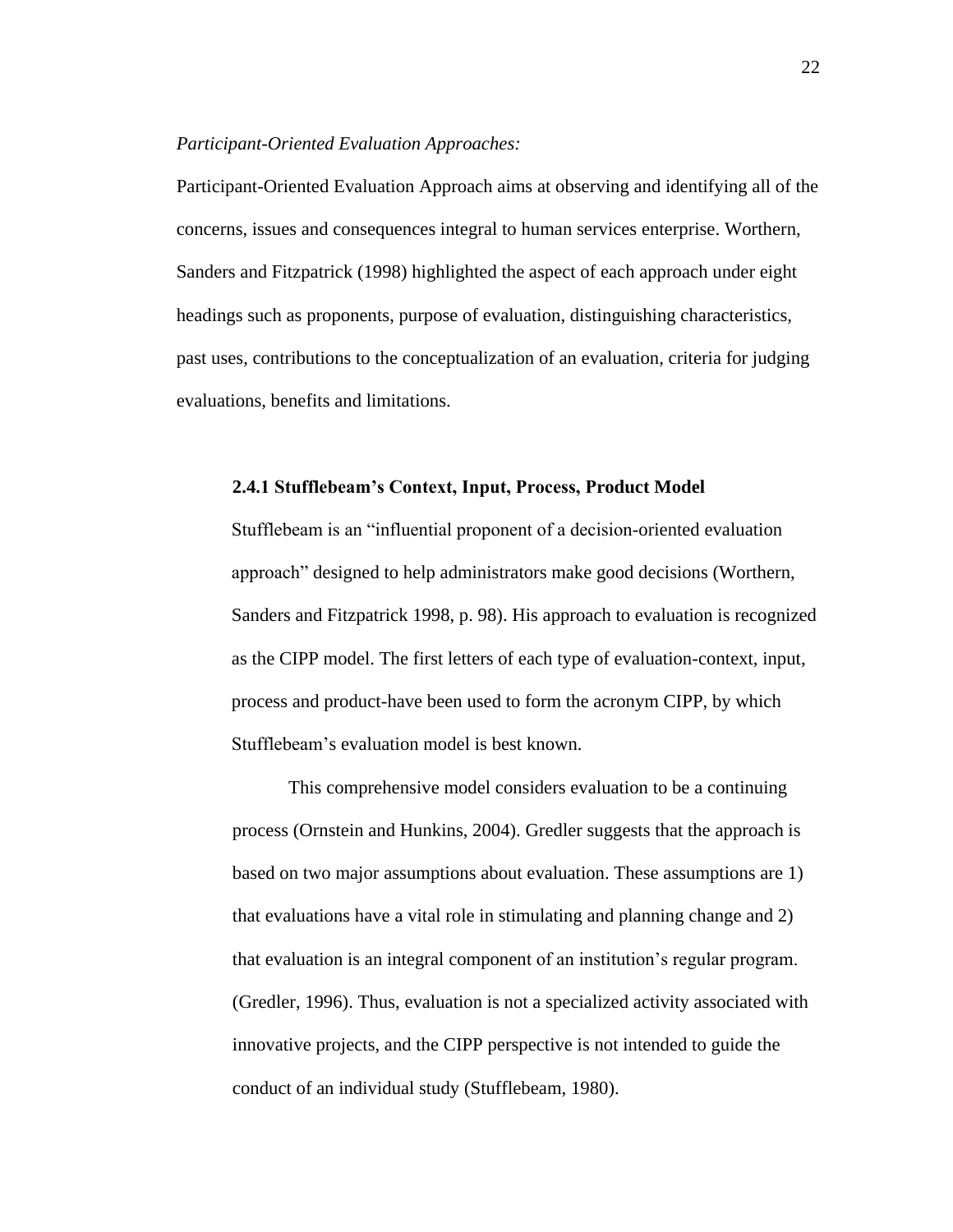Stufflebeam (1971) views evaluation as the process of delineating, obtaining and providing useful information for judging decision alternatives. These processes are executed for four types of administrative divisions each of which represents a type of evaluation. These evaluations may be conducted independently or in an integrated sequence (Gredler, 1996). They can be listed as follows:

| Planning decisions               | - Context Evaluation |
|----------------------------------|----------------------|
| Structuring decisions            | - Input Evaluation   |
| Implementing decisions           | - Process Evaluation |
| Recycling decisions to judge     |                      |
| And react to program attainments | - Product Evaluation |

## **2.4.1.1 Context Evaluation**

Context evaluation involves studying the environment of the program. Its purpose is to define the relevant environment, portray the desired and actual conditions pertaining to that environment, focus on unmet needs and missed opportunities and diagnose the reason for unmet needs (Ornstein and Hunkins, 1998). Determining what needs are to be addressed by a program helps in defining objectives for the program (Worthern, Sanders and Fitzpatrick, 1997). "The results of a context evaluation are intended to provide a sound basis for either adjusting or establishing goals and priorities and identifying needed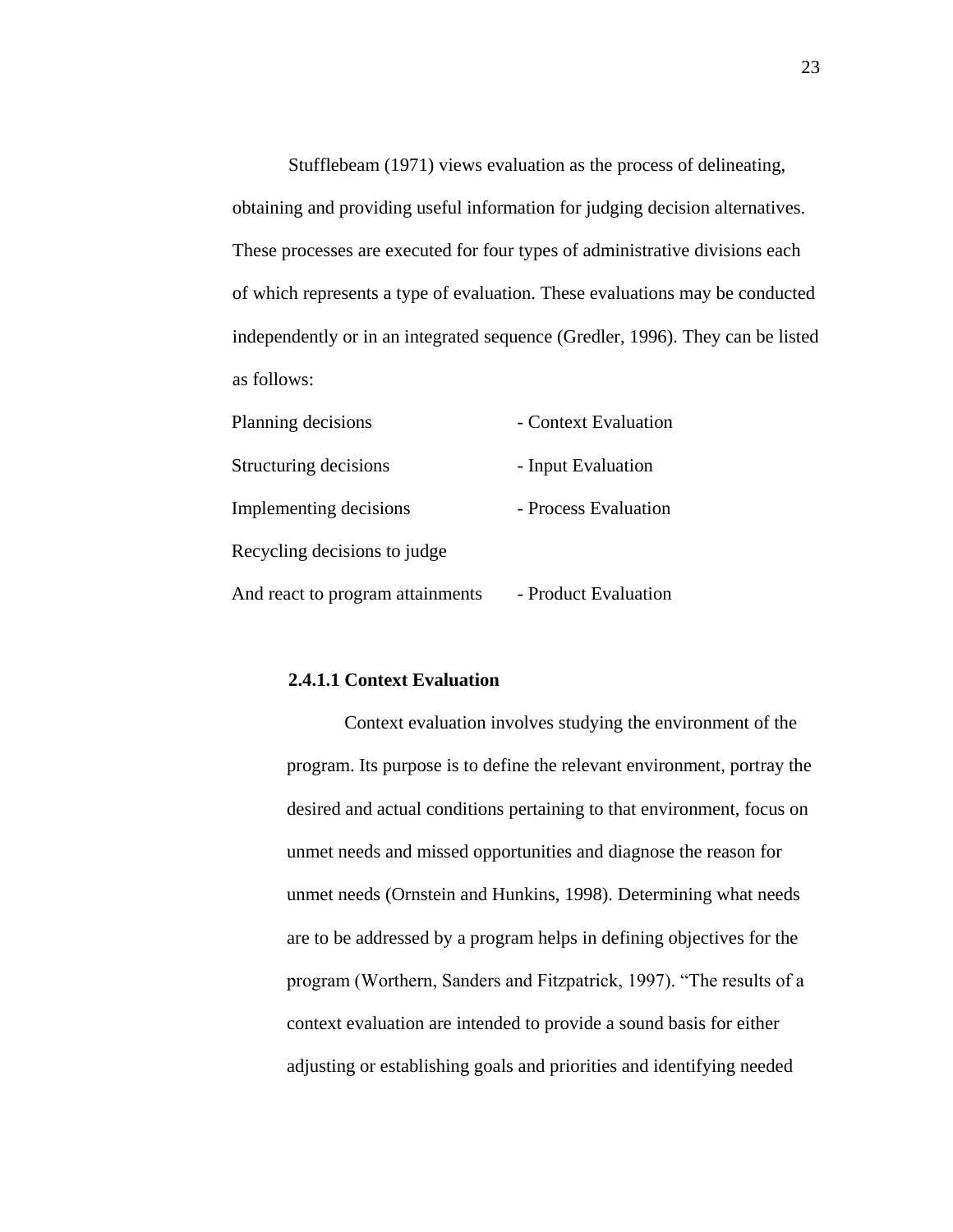changes" (Stufflebeam and Shinkfeld, 1985, p. 172). One suggested use of context evaluation is a means for a school district to communicate with the public to achieve a shared understanding of the district's strengths, weaknesses, needs, opportunities and pressing problems. Other uses are to convince a funding agency of the worth of a project, to develop objectives for staff development, to select schools for priority assistance, and to help parents or advisers focus on developmental areas requiring attention (Gredler, 1996). Context evaluation is really a situational analysis – a reading of the reality in which the individuals find themselves and an assessment of that reality in light of what they want to do. This diagnosis stage of evaluation is not a one-time activity. It continues to furnish baseline information regarding the operations and accomplishments of the total system (Ornstein and Hunkins, 1998).

## **2.5.1.2 Input Evaluation**

The second stage of the model, input evaluation is designed to provide information and determine how to utilize resources to meet program goals. Input evaluators assess the school"s capabilities to carry out the task of evaluation; they consider the strategies suggested for achieving program goals and they identify the means by which a selected strategy will be implemented. Input evaluates specific aspects of the curriculum plan or specific components of the curriculum plan.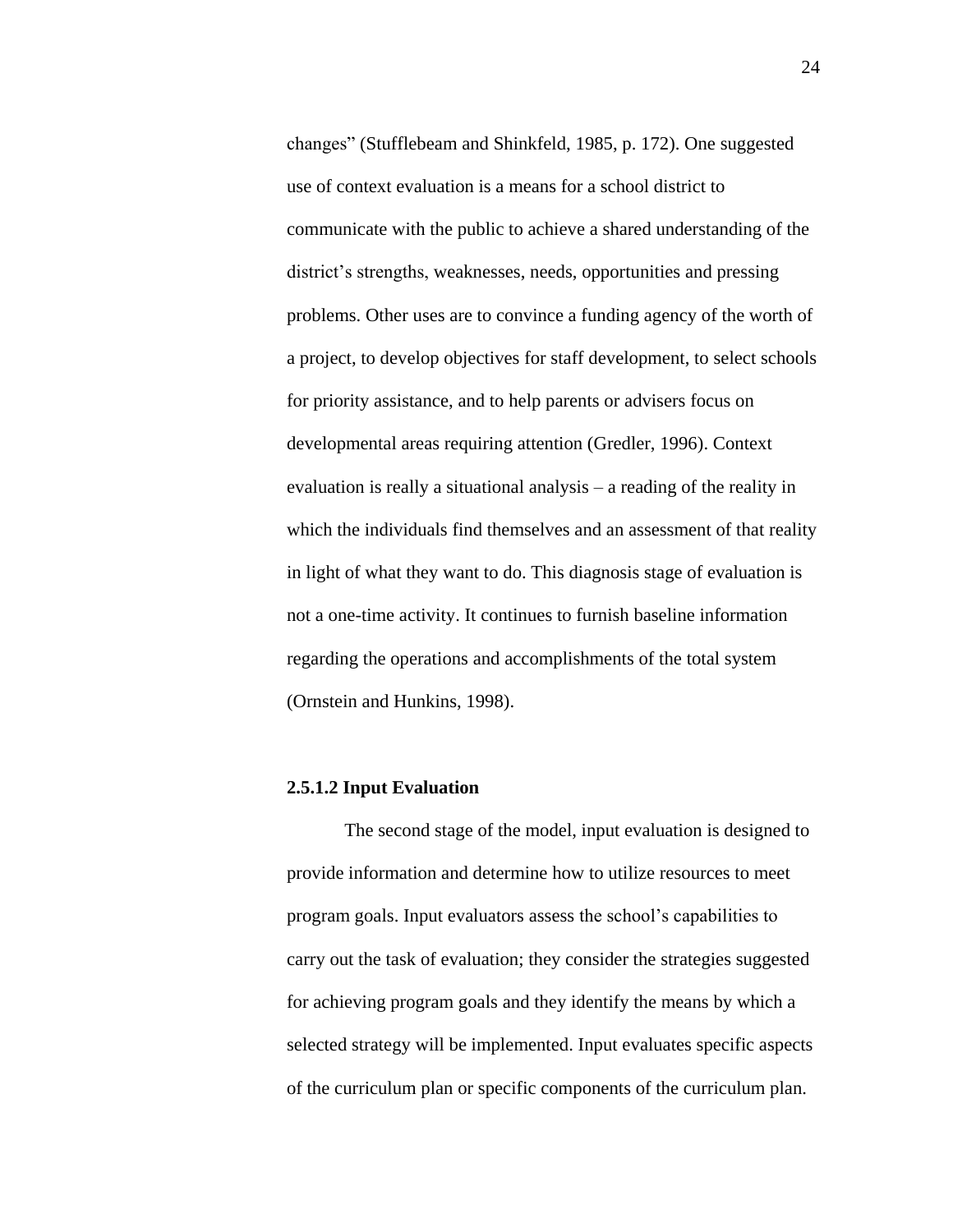It deals with the following questions: Are the objectives stated appropriately? Are the objectives congruent with the goals of the school? Is the content congruent with the goals and objectives of the program? Are the instructional strategies appropriate? Do other strategies exist that can also help meet the objectives? What is the basis for believing that using these content and these instructional strategies will enable educators to successfully attain their objectives? (Ornstein and Hunkins, 1998). An important component of this analysis is to identify any barriers or constraints in the client's environment that may influence or impede the operation of the program. In other words, the purpose of Input Evaluation is to help clients consider alternatives in terms of their particular needs and circumstances and to help develop a workable plan for them (Stufflebeam, 1980; Stufflebeam and Shinkfeld, 1985).

#### **2.5.1.3 Process Evaluation**

The focus of process evaluation is the implementation of a program or a strategy. The main purpose is to provide feedback about needed modification if the implementation is inadequate. That is, are program activities on schedule? Are they being implemented as planned? Are available resources being used efficiently? And do program participants accept and carry out their roles? (Stufflebeam, 1980; Stufflebeam and Shinkfeld, 1985). In addition, "process evaluation should provide a comparison of the actual implementation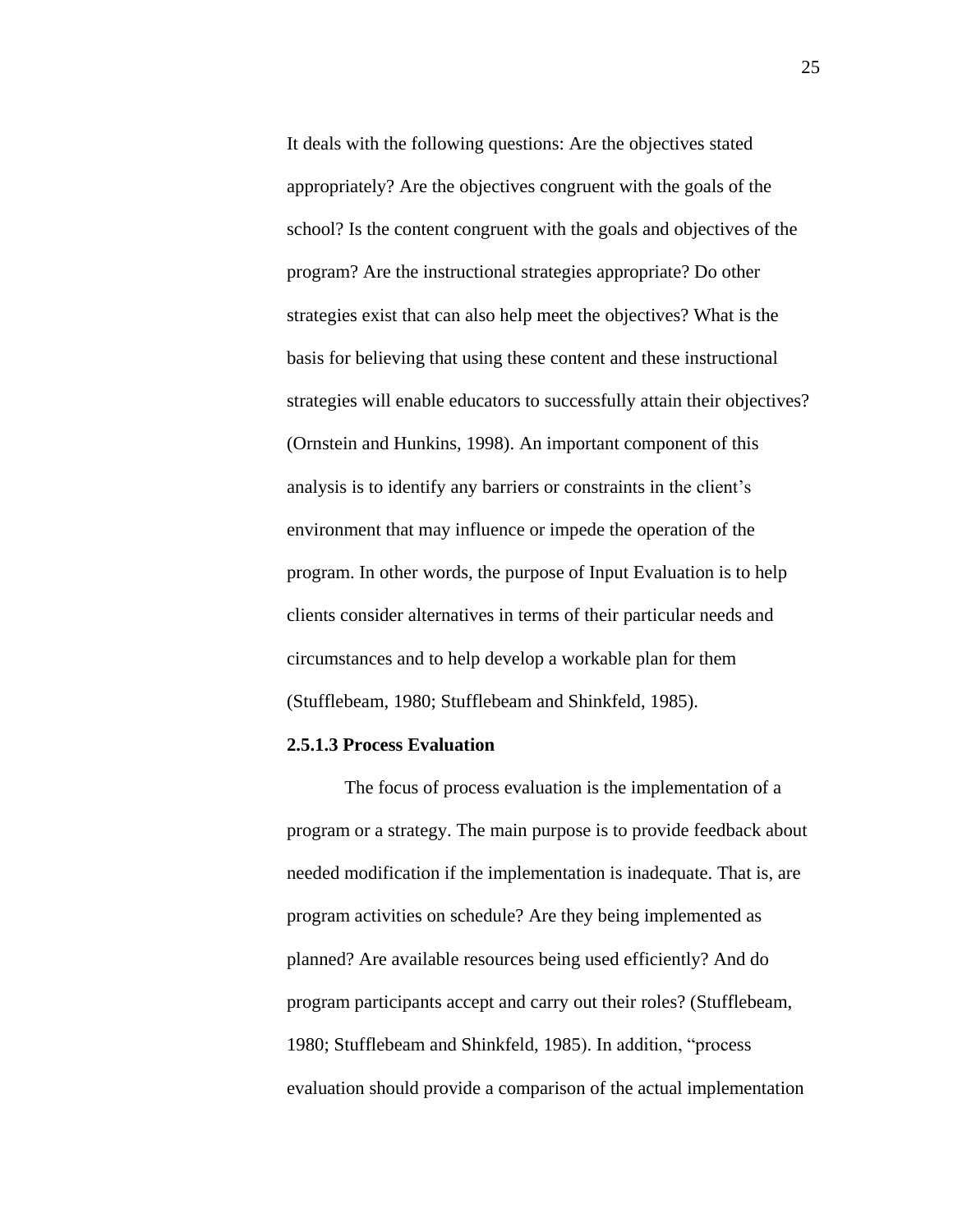with the intended program, the costs of the implementation, and participants' judgments of the quality of the effort" (Stufflebeam and Shinkfeld, 1985. p. 175). Process evaluation includes three strategies. "The first is to detect or predict defects in the procedural design or its implementation stage, the second is to provide information for decisions and the third is to maintain a record of procedures as they occur." This stage, which includes the three strategies, occurs during the implementation stage of the curriculum development. It is a piloting process conducted to debug the program before districtwide implementation. From such evaluation, project decision makers obtain information they need to anticipate and overcome procedural difficulties and to make decisions (Ornstein and Hunkins, 1988, p. 345). Although the main purpose is to provide feedback on the extent of implementation, process evaluation can fulfill two other functions. They are 1) to provide information to external audiences who wish to learn about the program and 2) to assist program staff, evaluators, and administrators in interpreting program outcomes (Gredler, 1996).

#### **2.4.1.4 Product Evaluation**

The primary function of product evaluation is "to measure, interpret, and judge the attainments of a program" (Stufflebeam and Shinkfeld, 1985, p. 176). Product evaluation, therefore, should determine the extent to which identified needs were met, as well as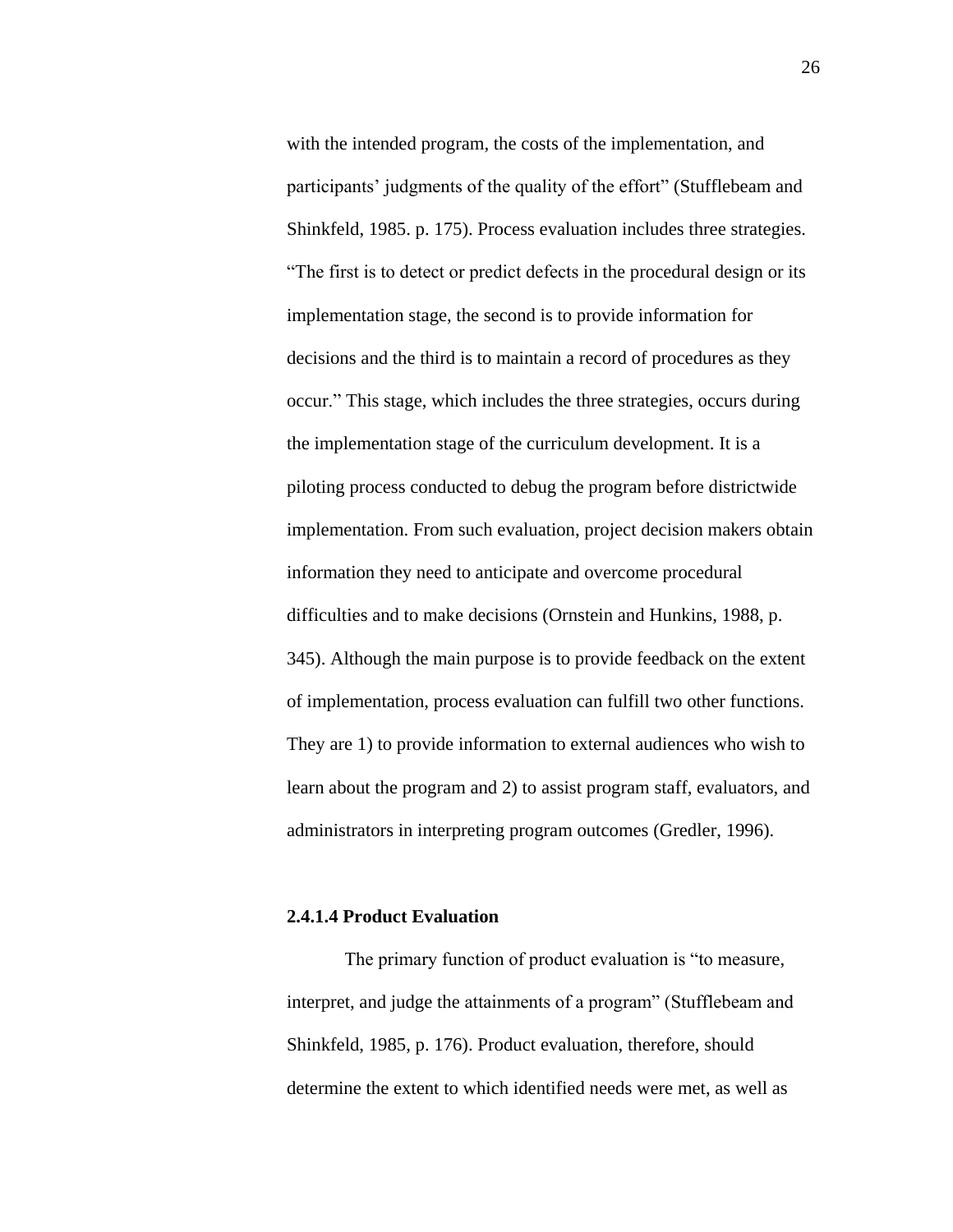identify the broad effects of the program. The evaluation should document both intended and unintended effects and negative as well as positive outcomes (Gredler, 1996). The primary use of product evaluation is to determine whether a program should be continued, repeated and/or extended to other settings (Stufflebeam, 1980; Stufflebeam and Shinkfeld, 1985). However, it should also provide direction for modifying the program to better serve the needs of participants and to become more cost effective. Finally, product evaluation is an essential component of an "accountability report" (Stufflebeam and Shinkfeld, 1985, p. 178). At this stage, product evaluation helps evaluators to connect activities of the model to other stages of the whole change process (Ornstein and Hunkins, 1988). As a logical structure for designing each type of evaluation, Stufflebeam proposed that evaluators follow these steps:

### **A. Focusing the Evaluation**

1. Identify the major level(s) of decision making to be served, for example, local, state or national

2. For each level of decision making, project the decision situations to be served and describe each one in terms of its locus, focus, critically, timing, and composition of alternatives. 3. Define criteria for each decision situation by specifying variables for measurement and standards for use in the judgment of alternatives.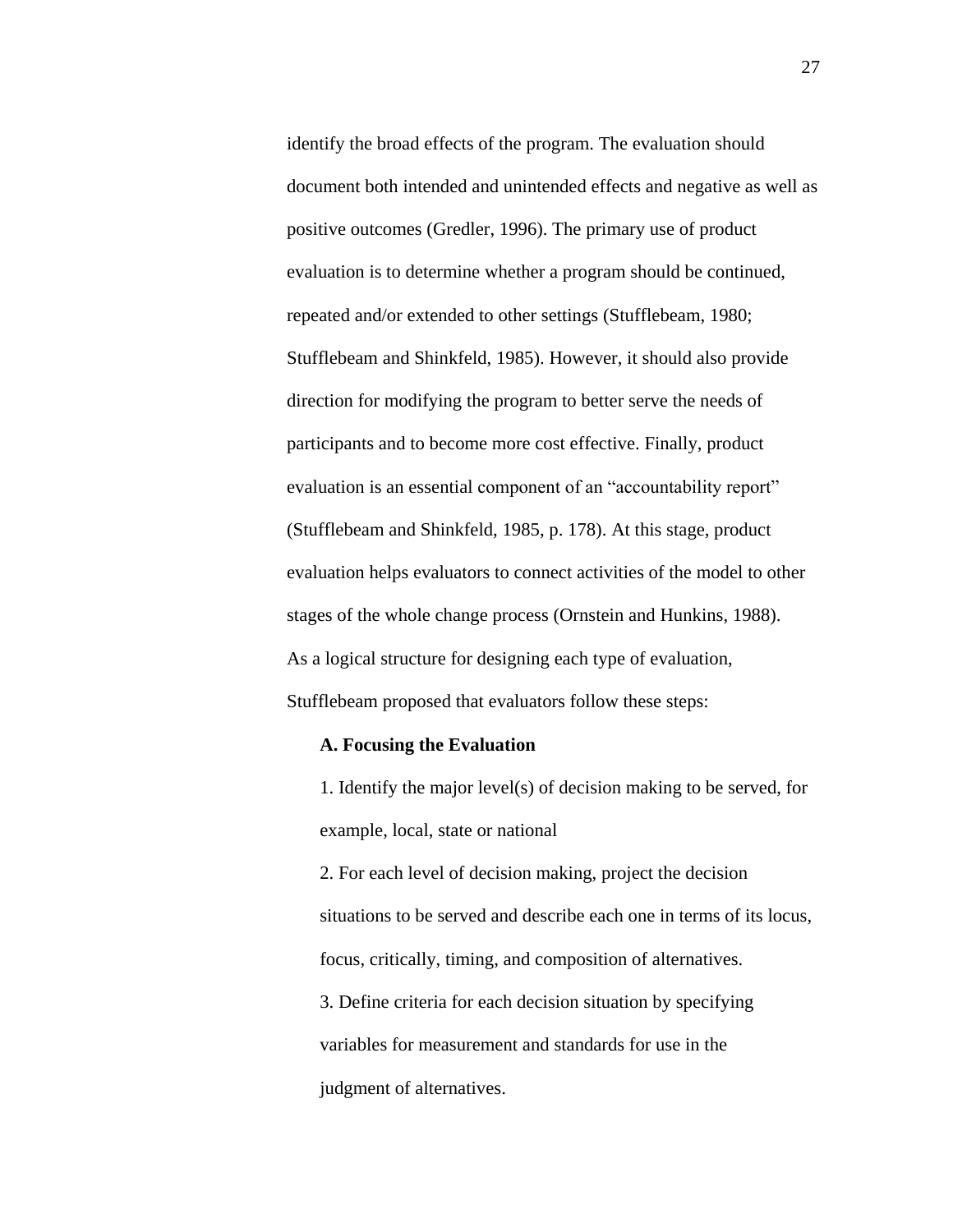4. Define policies within which the evaluator must operate.

## **B. Collection of Information**

1. Specify the source of the information to be collected.

2. Specify the instruments and methods for collecting the needed information

3. Specify the sampling procedure to be employed.

4. Specify the conditions and schedule for information collection.

# **C. Organization of Information**

1.Provide a format for the information that is to be collected.

2.Designate a means for performing the analysis.

## **D. Analysis of Information**

- 1. Select the analytical procedures to be employed.
- 2. Designate a means for performing the analysis.

# **E. Reporting of Information**

- 1. Define the audiences for the evaluation reports
- 2. Specify means for providing information to the audiences.
- 3. Specify the format for evaluation reports and/or reporting sessions.
- 4. Schedule the reporting of information.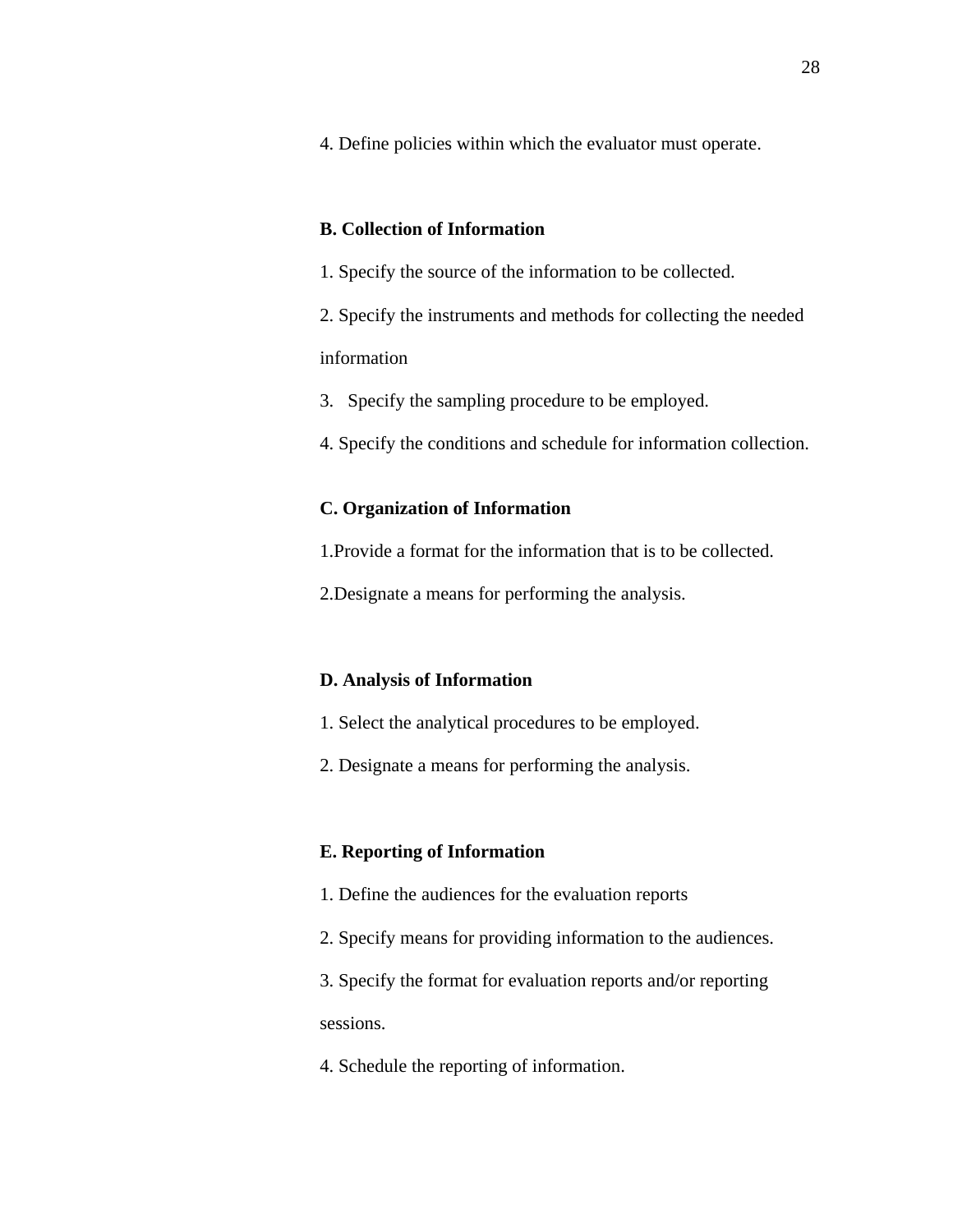## **F. Administration of the Evaluation**

1.Summarize the evaluation schedule.

2.Define staff and resource requirements and plans for meeting these requirements.

3.Specify means for meeting policy requirements for conduct of the evaluation.

4.Evaluate the potential of the evaluation design for providing information that is valid, reliable, credible, timely, and pervasive (i.e. will reach all relevant stakeholders).

5.Specify and schedule means for periodic updating of the evaluation design.

6.Provide a budget for the total evaluation program.

(Stufflebeam, 1980, p. 100).

# **2.5 Review of CLM as intra-curricular program theories**

SMP Muhammadiyah 4 Gresik tried to develop the potential of various field, one of them is the development of language, especially English. Generally, the English teaching and learning perceived less on target. This condition can be seen through the amount of students who lack confidence and to speak in English whereas their score in their report card is good. It is due to culture of learning in Indonesia that always identify that success of learning can be seen only from the quantitative score.

The English teaching since several ago still in the context of grammar,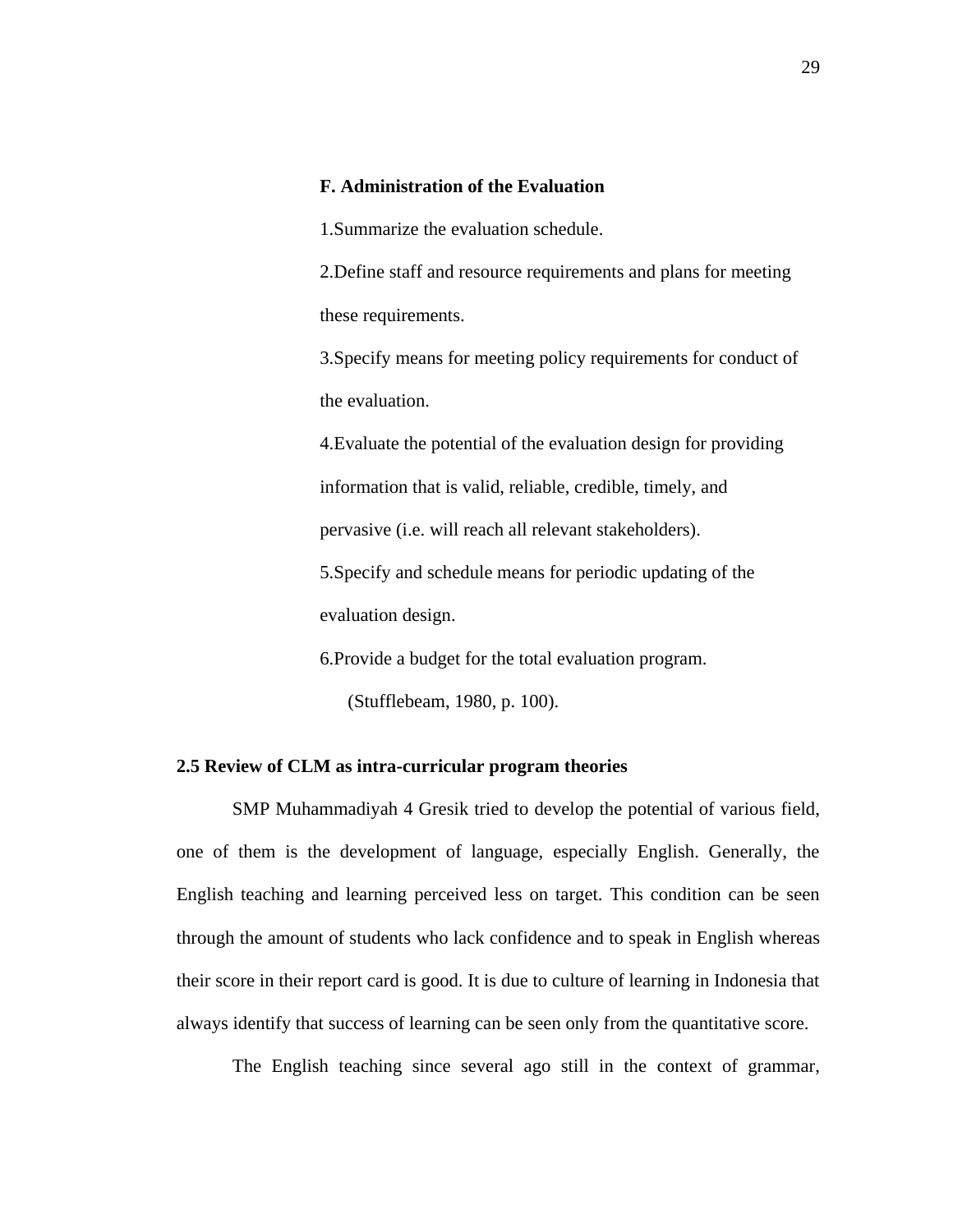reading, and to answer the exercise. In the time during 3 years of learning English in school, most of the students cannot speak English fluently so that is why school make Central Language Movement (CLM) as intra-curricular program as the alternative of joyful English learning, especially for speaking skill.

CLM or Central Language Movement is the school program of SMP Muhammadiyah 4 Giri that expected to make students have a better speaking skill. There are 3 supported components in the CLM, they are; English teacher, CLM staffs who choose by English teacher to guide the students to read, memorize, and practice the English conversation that written on CLM guidance"s book every day before the regular class hours. At Wednesday, the teacher conducted the conversation program in the school yard; all of the students should repeat and memorize the dialogues that have already written in the CLM guidance"s book that read by their English teacher or CLM staff. For the  $9<sup>th</sup>$  grade students, delivering speech is a compulsory activity after pray dzuhur. The English competition, oral test, and written test are the other regular activities in CLM.

There are several schools that have English program which have same goal to make students" have a better speaking skill. These programs can be the review of CLM theories:

### **2.5.1 English Conversation Class**

It is a special program in SMP Negeri 10 Malang that provides the students extra time and opportunities to speak English in daily and natural contexts in a comfortable environment. It is considered to be an intracurricular program for the students. All the students are required to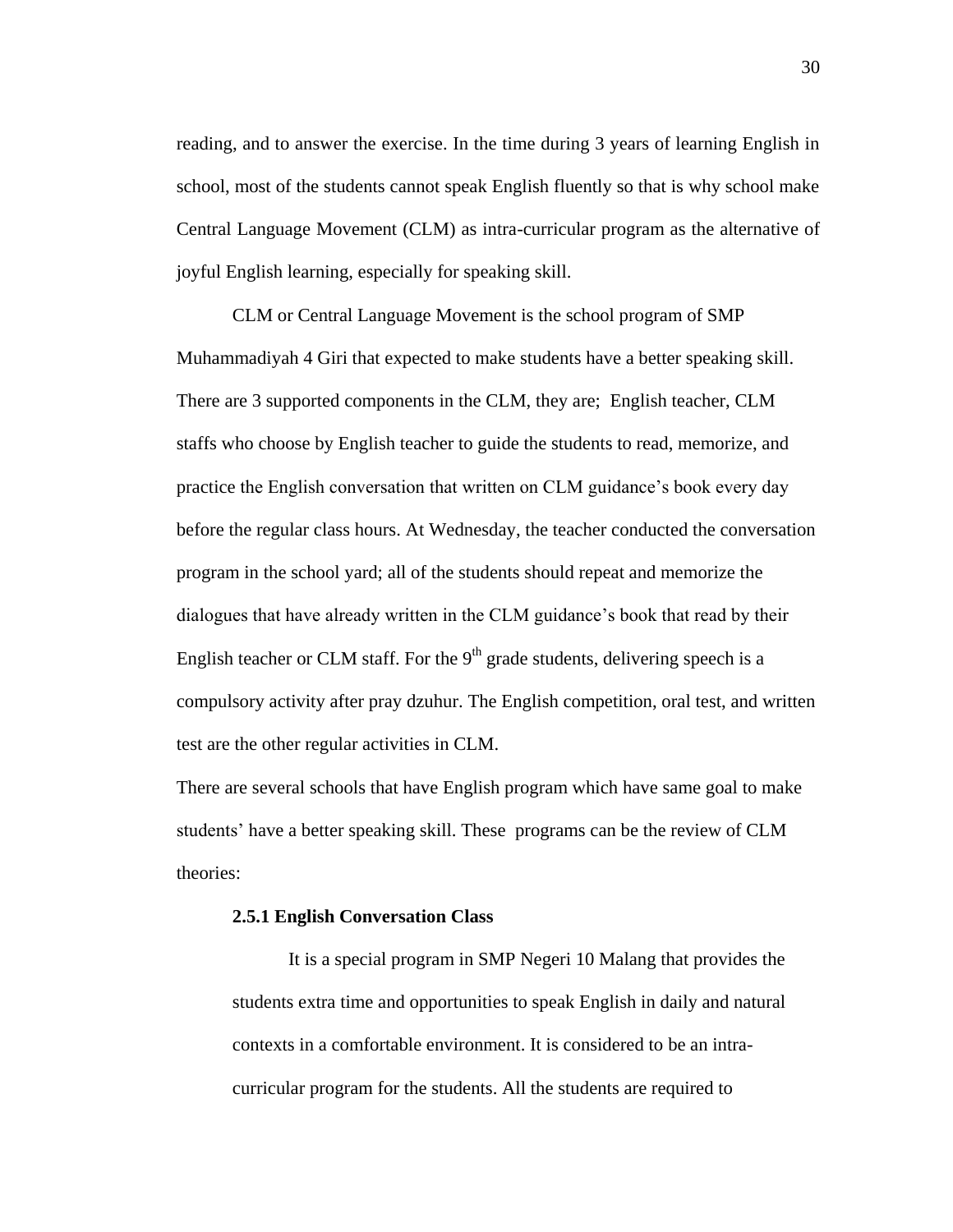participating in the program because it has same status as any other compulsory school subjects. The evaluation of students" performance is included in the students' report book. The intra-curricular program is conducted once a week and last for about 80 minutes for each meeting. (Rusdi, 2011:5).

## **2.5.2 Speaking Class**

It is a special class that is only focused on the teaching speaking. This program is taught once a week and categorize as an intra-curricular program in SMAN 1 Lawang. The speaking class is taught within 90 minutes in each meeting. The main objective of this program is to teach the students to be able to speak English and to provide the student with the opportunities in practicing English communicatively and also to support the development of students' speaking proficiency. (Riefzky, 2011:3)

## **2.5.3 Let's Speak English**

It is English program that conduct in SMA Negeri 1 Kepanjen. It is considered to be an intra-curricular program for the students. All the students are required to participate this program. It conducts every Friday with some activities, such as drama, song analysis, making a telephone call, and speech. The main goal of "Let's Speak English" is that make student have a better speaking skill through some fun activities. (Aini, 2012: 51)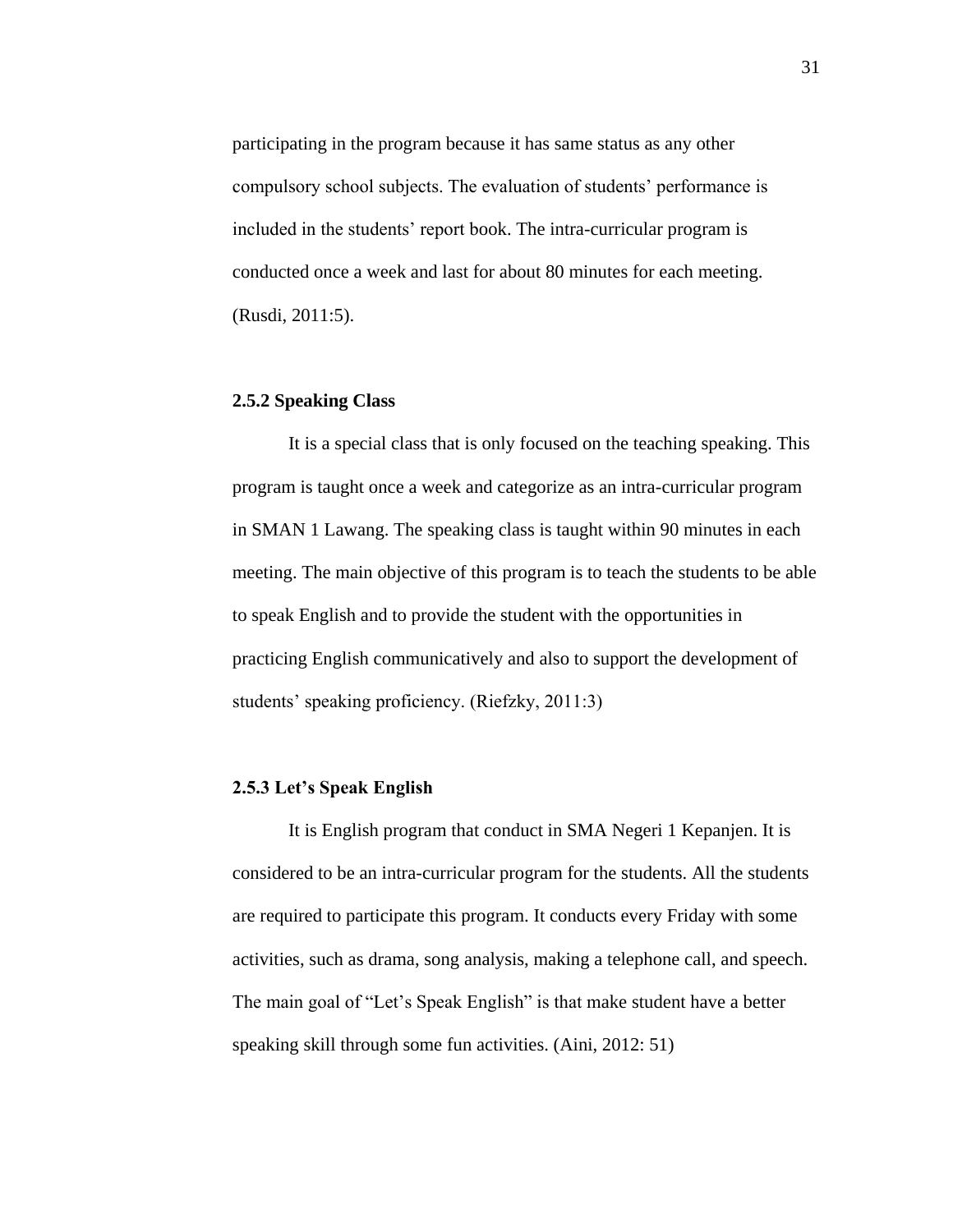#### **2.6 Previous Study**

In conducting this study, the researcher relates this study with the previous findings that conducted. To begin with, one of these studies was done by Rhodes and Torgunrud (1989) in Canada. The purpose of this study was to identify teacher and student needs relative to the implementation of new and revised curricula; determine the effectiveness of current publication and procedures in providing the support needed and identify means for improving them. The researcher benefitted reviews of the pertinent research, interviews with teachers and administrators as well as consultants responsible for curriculum implementation and consultant analyses. The findings of this study indicated that curriculum implementation supports publications and provisions were needed and widely used, but should be augmented and increased when the curriculum change was of a substantive nature or required marked changes in teacher knowledge, beliefs, attitudes and pedagogical practices.

Another evaluation study was carried out by Erdem (1999) who aimed to explore the effectiveness of English language curriculum at METU Foundation High School. Goals, organizations, operations and outcomes were the main aspects of the evaluation study. The researcher collected the data from teachers, students and school principals. Data were collected through questionnaires, interviews, observations and written curriculum documents. The results of the study revealed that the current teacher-centered curriculum should be replaced with a student-centered one. Besides, there is a need to improve in-service training and to set up an ongoing curriculum evaluation system.